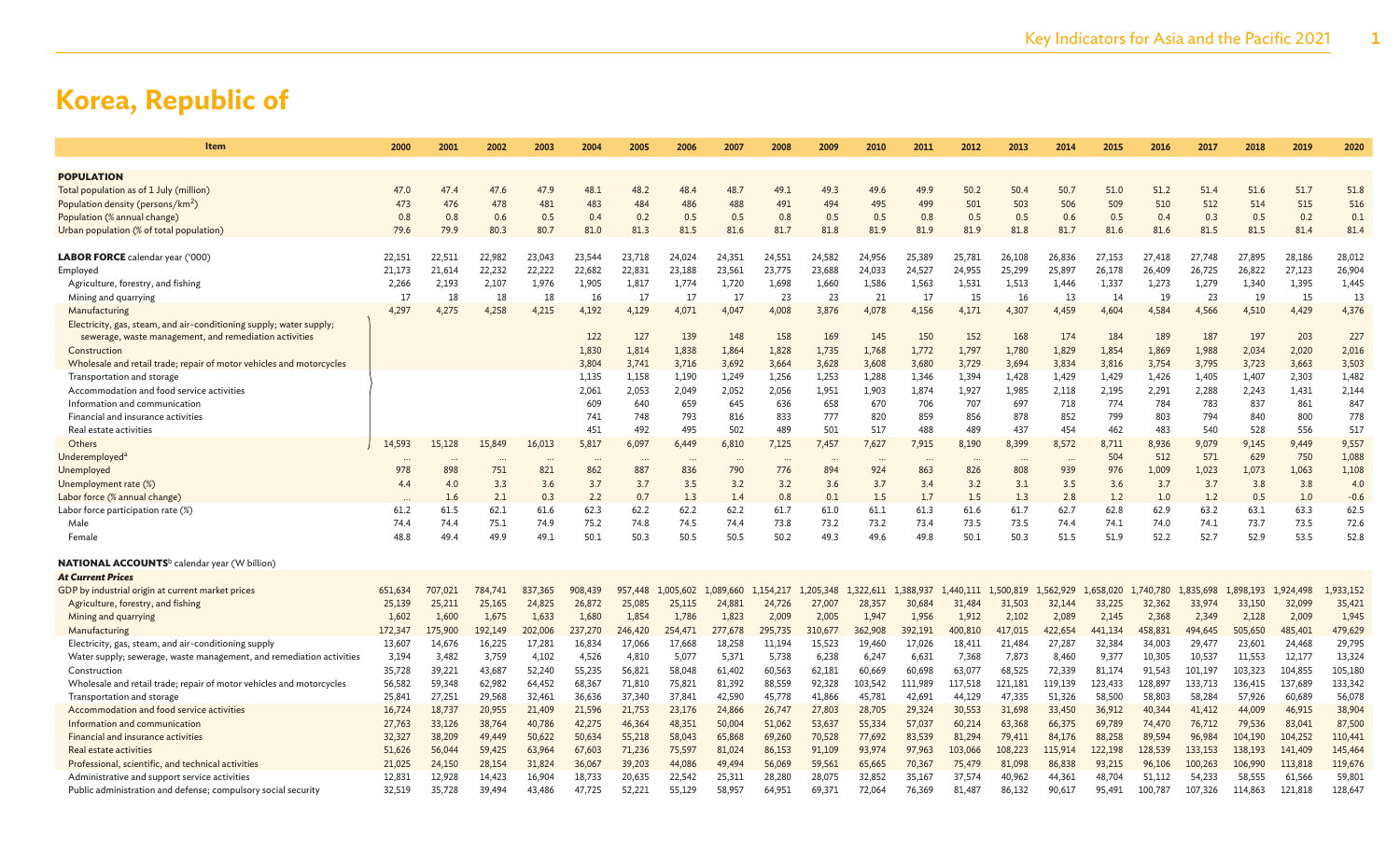| Item                                                           | 2000     | 2001     | 2002      | 2003     | 2004      | 2005      | 2006      | 2007      | 2008      | 2009      | 2010      | 2011      | 2012      | 2013      | 2014      | 2015      | 2016      | 2017      | 2018      | 2019      | 2020                  |
|----------------------------------------------------------------|----------|----------|-----------|----------|-----------|-----------|-----------|-----------|-----------|-----------|-----------|-----------|-----------|-----------|-----------|-----------|-----------|-----------|-----------|-----------|-----------------------|
|                                                                |          |          |           |          |           |           |           |           |           |           |           |           |           |           |           |           |           |           |           |           |                       |
| Education                                                      | 29,014   | 32,984   | 36,984    | 41,443   | 45,828    | 49,062    | 53,708    | 58,340    | 64,287    | 66,770    | 68,692    | 71,484    | 73,365    | 76,522    | 79,125    | 82,134    | 84,528    | 87,880    | 90,677    | 94,401    | 92,681                |
| Human health and social work activities                        | 13,956   | 18,764   | 19,812    | 21,949   | 24,288    | 27,106    | 30,060    | 34,223    | 37,100    | 42,385    | 45,555    | 47,989    | 51,610    | 54,730    | 59,059    | 63,337    | 68,705    | 74,707    | 81,128    | 89,511    | 93,246                |
| Arts, entertainment, and recreation                            |          |          |           |          |           |           |           |           |           |           |           |           |           |           |           |           |           |           |           |           |                       |
| Other service activities                                       | 16,156   | 18,047   | 20,667    | 21,802   | 22,603    | 23,916    | 25,704    | 28,101    | 30,278    | 31,546    | 33,591    | 35,132    | 36,827    | 37,995    | 39,312    | 39,499    | 41,787    | 42,175    | 44,655    | 46,516    | 38,462                |
| Gross value added at basic prices                              | 587,980  | 635,405  | 703,338   | 753,186  | 824,770   | 867,919   | 912,221   | 989,584   | 1.048,487 | 098,608   | ,203,036  | 268.239   | 316.177   | .377.159  | 434.665   | L.520.908 | .593.083  | .679.019  | 1.736.541 | 1,762,633 | L <sub>,769,534</sub> |
| Taxes less subsidies on products                               | 63,655   | 71,616   | 81,403    | 84,179   | 83,669    | 89,529    | 93,381    | 100,076   | 105,730   | 106,740   | 119,575   | 120,698   | 123,935   | 123,660   | 128,264   | 137,113   | 147,697   | 156,680   | 161,652   | 161,865   | 163,619               |
| Net factor income from abroad                                  | $-4,360$ | $-4,785$ | $-2,913$  | $-2,922$ | $-1,575$  | $-6,762$  | $-2,937$  | $-2,763$  | 293       | $-1,868$  | 1,976     | 8,598     | 15,059    | 9,566     | 7,564     | 5,186     | 6,364     | 7,483     | 7,645     | 16,610    | 14,868                |
| <b>GNI</b>                                                     | 647,274  | 702,236  | 781,829   | 834,443  | 906,865   | 950,685   | 1,002,665 | 1.086.897 | 1.154.510 | 1,203,480 | 1,324,587 | 1,397,535 | 1,455,170 | 1,510,385 | 1,570,493 | 1.663.207 | 1,747,144 | 1,843,181 | 1.905.838 | 1,941,108 | 1,948,021             |
| <b>Structure of Output</b> (% of GDP at current basic prices)  |          |          |           |          |           |           |           |           |           |           |           |           |           |           |           |           |           |           |           |           |                       |
| Agriculture                                                    | 4.3      | 4.0      | 3.6       | 3.3      | 3.3       | 2.9       | 2.8       | 2.5       | 2.4       | 2.5       | 2.4       | 2.4       | 2.4       | 2.3       | 2.2       | 2.2       | 2.0       | 2.0       | 1.9       | 1.8       | 2.0                   |
| Industry                                                       | 38.5     | 36.9     | 36.6      | 36.8     | 38.2      | 37.7      | 36.9      | 36.9      | 35.7      | 36.1      | 37.5      | 37.7      | 37.3      | 37.5      | 37.2      | 37.2      | 37.5      | 38.0      | 37.2      | 35.7      | 35.6                  |
| Services                                                       | 57.2     | 59.1     | 59.8      | 59.9     | 58.5      | 59.4      | 60.3      | 60.6      | 61.9      | 61.4      | 60.1      | 59.9      | 60.3      | 60.2      | 60.6      | 60.6      | 60.5      | 60.0      | 60.9      | 62.5      | 62.4                  |
|                                                                |          |          |           |          |           |           |           |           |           |           |           |           |           |           |           |           |           |           |           |           |                       |
| Expenditure on GDP at current market prices                    | 651,634  | 707,021  | 784,741   | 837,365  | 908,439   | 957,448   | 1,005,602 | ,089,660  | 1.154.217 | 1,205,348 | 1,322,611 | 1,388,937 | ,440,111  | 1,500,819 | 1,562,929 | 1,658,020 | 1,740,780 | 1.835.698 | 1,898,193 | 1.924,498 | 1,933,152             |
| Final consumption expenditure                                  | 426,170  | 474,802  | 532,348   | 554,493  | 581,232   | 624,060   | 667,733   | 718,291   | 768,507   | 799,520   | 854,936   | 910,746   | 949,805   | 982,776   | 1,018,422 | 1.054.900 | 1,100,100 | 1,155,837 | 1,216,269 | 1,264,597 | 1,246,572             |
| Household final consumption                                    | 347,316  | 382,961  | 430,309   | 441,850  | 456,886   | 488,042   | 519,431   | 556,349   | 589,654   | 605,170   | 649,706   | 691,781   | 716,113   | 732,358   | 754,025   | 777,068   | 803,432   | 840,678   | 877,428   | 901,236   | 863,121               |
| NPISHs final consumption                                       | 7,825    | 8,731    | 9,898     | 10,887   | 11,815    | 12,869    | 13,847    | 15,461    | 16,702    | 17,638    | 17,355    | 19,338    | 22,199    | 25,648    | 26,437    | 27,744    | 31,373    | 32,114    | 34,148    | 34,697    | 34,328                |
| Government final consumption                                   | 71,028   | 83,111   | 92,142    | 101,757  | 112,531   | 123,149   | 134,455   | 146,482   | 162,151   | 176,712   | 187,875   | 199,627   | 211,493   | 224,771   | 237,959   | 250,088   | 265,295   | 283,046   | 304,693   | 328,663   | 349,123               |
| Gross capital formation                                        | 214,346  | 223,440  | 243,998   | 270,298  | 295,693   | 311,249   | 331,781   | 360,650   | 388,588   | 354,372   | 430,538   | 462,786   | 450,995   | 448,525   | 465,604   | 489,602   | 524,718   | 592,711   | 597,687   | 606,119   | 615,922               |
| Gross fixed capital formation                                  | 206,895  | 217,426  | 238,401   | 261,797  | 281,906   | 291,800   | 306,642   | 328,572   | 357,760   | 372,056   | 399,786   | 418,825   | 425.614   | 436,628   | 452.590   | 481,002   | 517,350   | 578,457   | 576,587   | 579,002   | 601,465               |
| Public                                                         | 34,627   | 38,198   | 39,698    | 47,055   | 50,763    | 50,928    | 50,979    | 54,093    | 60,736    | 78,057    | 69,268    | 69,213    | 68,956    | 71,677    | 67,739    | 71,849    | 77,122    | 81,236    | 85,495    | 97,972    | 101,012               |
| Private                                                        | 172,268  | 179,228  | 198,703   | 214,742  | 231,143   | 240,872   | 255,664   | 274,479   | 297,023   | 293,999   | 330,518   | 349,612   | 356,658   | 364,951   | 384,851   | 409,153   | 440,228   | 497,221   | 491,093   | 481,030   | 500,454               |
| Changes in inventories                                         | 7,451    | 6,013    | 5,598     | 8,502    | 13,787    | 19,449    | 25,139    | 32,079    | 30,829    | $-17,684$ | 30,752    | 43,961    | 25,381    | 11,897    | 13,014    | 8,600     | 7,368     | 14,255    | 21,100    | 27,117    | 14,457                |
| Acquisitions less disposals of valuables                       |          |          |           |          |           |           |           |           |           |           |           |           |           |           |           |           |           |           |           |           |                       |
| Exports of goods and services                                  | 221.159  | 224,746  | 233.639   | 262,915  | 333.89    | 337,817   | 358,260   | 407,448   | 549.891   | 544,641   | 622,999   | 740,828   | 779.015   | 769,801   | 747,571   | 712,776   | 698,621   | 751,429   | 791.799   | 755,863   | 704,554               |
| Exports of goods                                               | 187,292  | 190,326  | 201,416   | 229,207  | 288,474   | 293,913   | 314,115   | 353,029   | 471,795   | 475,340   | 545,803   | 661,539   | 689,443   | 682,500   | 653,839   | 620,257   | 605,601   | 664,860   | 695,186   | 649,295   | 610,058               |
| <b>Exports of services</b>                                     | 33,867   | 34,420   | 32,223    | 33,707   | 45,417    | 43.904    | 44.145    | 54,419    | 78.095    | 69.301    | 77,197    | 79,288    | 89,572    | 87,301    | 93.732    | 92.519    | 93,020    | 86,568    | 96,613    | 106,568   | 94,496                |
| Less: Imports of goods and services                            | 209,540  | 215,189  | 224,281   | 249,340  | 302,159   | 316,357   | 352,217   | 397,534   | 552,575   | 493,569   | 585,862   | 725,422   | 739,703   | 700,283   | 668,668   | 599,257   | 582,659   | 664,279   | 707,562   | 702,082   | 633,488               |
| Imports of goods                                               | 174,260  | 176,845  | 182.695   | 205,604  | 247,709   | 258,353   | 290.071   | 323,989   | 454,190   | 396,838   | 480,860   | 619,419   | 625.568   | 588,883   | 554,973   | 478,471   | 458,001   | 526,817   | 567.852   | 555,615   | 513,252               |
| Imports of services                                            | 35,280   | 38,345   | 41,586    | 43,736   | 54,451    | 58,004    | 62,145    | 73,544    | 98,385    | 96,731    | 105,002   | 106,003   | 114,135   | 111,400   | 113,695   | 120,786   | 124,658   | 137,462   | 139,710   | 146,467   | 120,235               |
| <b>Statistical discrepancy</b>                                 | $-501$   | $-777$   | $-963$    | $-1,001$ | $-217$    | 679       |           | 805       | $-194$    | 384       |           |           |           |           |           |           |           |           |           |           | $-408$                |
| <b>Structure of Demand</b> (% of GDP at current market prices) |          |          |           |          |           |           |           |           |           |           |           |           |           |           |           |           |           |           |           |           |                       |
| Household final consumption                                    | 53.3     | 54.2     | 54.8      | 52.8     | 50.3      | 51.0      | 51.7      | 51.1      | 51.1      | 50.2      | 49.1      | 49.8      | 49.7      | 48.8      | 48.2      | 46.9      | 46.2      | 45.8      | 46.2      | 46.8      | 44.6                  |
| Government final consumption                                   | 10.9     | 11.8     | 11.7      | 12.2     | 12.4      | 12.9      | 13.4      | 13.4      | 14.0      | 14.7      | 14.2      | 14.4      | 14.7      | 15.0      | 15.2      | 15.1      | 15.2      | 15.4      | 16.1      | 17.1      | 18.1                  |
| Gross capital formation                                        | 32.9     | 31.6     | 31.1      | 32.3     | 32.5      | 32.5      | 33.0      | 33.1      | 33.7      | 29.4      | 32.6      | 33.3      | 31.3      | 29.9      | 29.8      | 29.5      | 30.1      | 32.3      | 31.5      | 31.5      | 31.9                  |
| Changes in inventories                                         | 1.1      | 0.9      | 0.7       | 1.0      | 1.5       | 2.0       | 2.5       | 2.9       | 2.7       | $-1.5$    | 2.3       | 3.2       | 1.8       | 0.8       | 0.8       | 0.5       | 0.4       | 0.8       | 1.1       | 1.4       | 0.7                   |
| Exports of goods and services                                  | 33.9     | 31.8     | 29.8      | 31.4     | 36.8      | 35.3      | 35.6      | 37.4      | 47.6      | 45.2      | 47.1      | 53.3      | 54.1      | 51.3      | 47.8      | 43.0      | 40.1      | 40.9      | 41.7      | 39.3      | 36.4                  |
| Imports of goods and services                                  | 32.2     | 30.4     | 28.6      | 29.8     | 33.3      | 33.0      | 35.0      | 36.5      | 47.9      | 40.9      | 44.3      | 52.2      | 51.4      | 46.7      | 42.8      | 36.1      | 33.5      | 36.2      | 37.3      | 36.5      | 32.8                  |
| Statistical discrepancy                                        | $-0.1$   | $-0.1$   | $-0.1$    | $-0.1$   | $-0.0$    | 0.1       | 0.0       | 0.1       | $-0.0$    | 0.0       |           |           |           |           |           |           |           |           |           |           | $-0.0$                |
|                                                                |          |          |           |          |           |           |           |           |           |           |           |           |           |           |           |           |           |           |           |           |                       |
| <b>At Chained Prices</b>                                       |          |          |           |          |           |           |           |           |           |           |           |           |           |           |           |           |           |           |           |           |                       |
| GDP by industrial origin at 2015 market prices                 | 903,551  | 947.395  | 1.020.582 | ,052,703 | 1.107.416 | 1.155.130 | 1,215,940 | 1.286,459 | 1.325.219 | 1.335.724 | 1,426,618 | 1,479,198 | 1.514.737 | 1.562.674 | 1.612.718 | 1.658,020 | 1,706,880 | 1,760,812 | 1,812,005 | 1,852,666 | 1,836,881             |
| Agriculture, forestry, and fishing                             | 27,070   | 27,180   | 26,360    | 24,738   | 26,642    | 26,794    | 27,414    | 28,783    | 30,636    | 32,056    | 30,888    | 30,571    | 30,420    | 31,697    | 33,307    | 33,225    | 31,353    | 32,060    | 32,109    | 33,373    | 32,054                |
| Mining and quarrying                                           | 3,370    | 3,407    | 3,393     | 3,470    | 3,333     | 3,256     | 3,219     | 3,031     | 3,028     | 2,952     | 2,661     | 2,346     | 2,260     | 2,356     | 2,363     | 2,145     | 2,296     | 2,205     | 2,042     | 1,916     | 1,912                 |
| Manufacturing                                                  | 207,466  | 213,365  | 233,593   | 245,340  | 270,703   | 285,096   | 307,506   | 332,669   | 344,459   | 336,416   | 382,243   | 402,282   | 407.960   | 420,493   | 433,854   | 441,134   | 451,294   | 468,070   | 483,530   | 488,935   | 484,649               |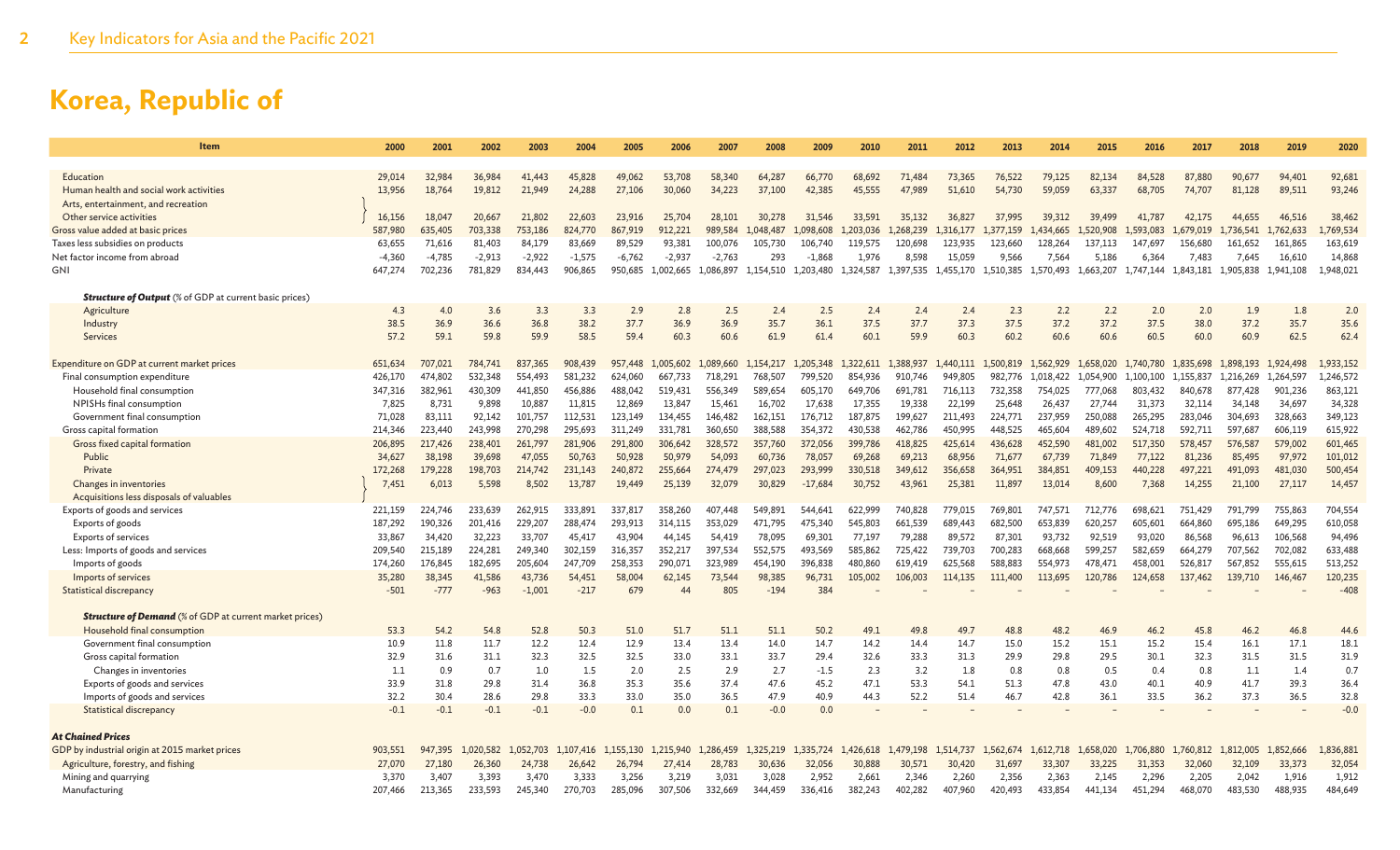| Item                                                                 | 2000             | 2001             | 2002             | 2003             | 2004             | 2005             | 2006             | 2007              | 2008              | 2009              | 2010              | 2011              | 2012              | 2013              | 2014              | 2015              | 2016              | 2017              | 2018              | 2019               | 2020               |
|----------------------------------------------------------------------|------------------|------------------|------------------|------------------|------------------|------------------|------------------|-------------------|-------------------|-------------------|-------------------|-------------------|-------------------|-------------------|-------------------|-------------------|-------------------|-------------------|-------------------|--------------------|--------------------|
|                                                                      |                  |                  |                  |                  |                  |                  |                  |                   |                   |                   |                   |                   |                   |                   |                   |                   |                   |                   |                   |                    |                    |
| Electricity, gas, steam, and air-conditioning supply                 | 19.979           | 21.592           | 23.558           | 24.128           | 25,838           | 28,078           | 28,664           | 29,884            | 30,778            | 31,441            | 32,816            | 32,267            | 32,095            | 30,397            | 31.288            | 32.384            | 32,047            | 35,119            | 34,203            | 36,351             | 38,133             |
| Water supply; sewerage, waste management, and remediation activities | 4,702            | 4,725            | 4,980            | 5,327            | 5,678            | 5,789            | 6,031            | 6,308             | 6,566             | 7,131             | 7,384             | 7,734             | 8,318             | 8,705             | 9,089             | 9,377             | 9,216             | 8,831             | 8,857             | 8,875              | 9,121              |
| Construction                                                         | 64,922           | 67,899           | 70,743           | 76,829           | 78,338           | 78,384           | 78,981           | 80,858            | 78,208            | 79,283            | 76,144            | 72,505            | 72,170            | 75,294            | 76,415            | 81,174            | 89,140            | 94,369            | 91,741            | 89,366             | 88,088             |
| Wholesale and retail trade; repair of motor vehicles and motorcycles | 78,300           | 80.238           | 85,025           | 82,046           | 81,961           | 84,500           | 87,845           | 92,574            | 94.189            | 94,009            | 101,941           | 108.056           | 112,771           | 118,044           | 118,923           | 123,433           | 126,132           | 129,378           | 132,620           | 137,252            | 134,621            |
| Transportation and storage                                           | 33,787           | 35,283           | 36,567           | 36,873           | 38,919           | 40,200           | 41,923           | 44,433            | 46,547            | 44,473            | 50,295            | 52,571            | 55,626            | 56,446            | 57,135            | 58,500            | 58,714            | 60,289            | 62,522            | 63,574             | 53,954             |
| Accommodation and food service activities                            | 29,939           | 33,124           | 35,315           | 34,884           | 34,831           | 33,803           | 34,326           | 35,673            | 36,100            | 35,580            | 36,163            | 35,629            | 35,913            | 35,575            | 36,272            | 36,912            | 38,573            | 38,390            | 39,926            | 41,358             | 34,458             |
| Information and communication                                        | 27,308           | 32,528           | 38,046           | 40,472           | 44,167           | 48,405           | 50,789           | 52,461            | 54,343            | 56,340            | 58,443            | 61,601            | 64,106            | 67,895            | 69,064            | 69,789            | 73,517            | 75,814            | 79,246            | 82,894             | 85,521             |
| Financial and insurance activities<br>Real estate activities         | 35,656<br>78,273 | 38,609<br>82,820 | 47,821<br>83,671 | 47,551<br>86,792 | 47,418<br>89,451 | 50,502<br>93,606 | 52,811<br>98,056 | 59,364<br>100,634 | 63,003<br>105,026 | 66,637<br>107,141 | 68,643<br>109,866 | 70,356<br>113,402 | 73,997<br>113,859 | 77,293<br>115,168 | 82,077<br>120,196 | 88,258<br>122,198 | 89,948<br>126,461 | 93,709<br>129,307 | 99,000<br>133,423 | 102,360<br>135,309 | 111,654<br>137,650 |
| Professional, scientific, and technical activities                   | 39,027           | 43,415           | 48,188           | 51,019           | 53,674           | 55,723           | 60,793           | 65,906            | 69,498            | 71,380            | 74,386            | 77,813            | 80,317            | 84,389            | 88,785            | 93,215            | 94,384            | 94,866            | 98,050            | 99,978             | 102,259            |
| Administrative and support service activities                        | 18,399           | 17,919           | 19,533           | 22,424           | 23,998           | 25,658           | 27,098           | 29,566            | 31,527            | 31,366            | 36,077            | 38,968            | 40,359            | 43,756            | 46,414            | 48,704            | 50,694            | 53,097            | 55,584            | 57,646             | 54,513             |
| Public administration and defense; compulsory social security        | 57,424           | 59,113           | 61,358           | 63,818           | 66,406           | 69,115           | 72,070           | 74,602            | 76,677            | 80,058            | 82,556            | 84,904            | 87,761            | 90,221            | 92,972            | 95,491            | 98,023            | 100,723           | 104,101           | 108,117            | 112,396            |
| Education                                                            | 52,166           | 55,081           | 58,504           | 61,515           | 63,728           | 65,247           | 68,376           | 70,852            | 73,303            | 74,116            | 75,424            | 77,321            | 78,852            | 80,729            | 81,146            | 82,134            | 83,161            | 84,806            | 86,223            | 87,582             | 85,465             |
| Human health and social work activities                              | 27,477           | 26,271           | 28,080           | 29,849           | 31,704           | 33,838           | 36,010           | 39,110            | 40,577            | 43,731            | 46,645            | 49,825            | 53,265            | 56,505            | 60,491            | 63,337            | 67,975            | 72,330            | 78,268            | 85,932             | 87,054             |
| Arts, entertainment, and recreation                                  |                  |                  |                  |                  |                  |                  |                  |                   |                   |                   |                   |                   |                   |                   |                   |                   |                   |                   |                   |                    |                    |
| Other service activities                                             | 28,077           | 30,348           | 33,734           | 33,356           | 33,130           | 34.185           | 36,135           | 38,411            | 39,369            | 39,624            | 41,370            | 41.212            | 41,259            | 41,320            | 40.890            | 39,499            | 40.839            | 40,496            | 41,604            | 42,683             | 34,705             |
| Gross value added at basic prices                                    | 819,508          | 858,697          | 927,265          | 957,728          | 1,008,287        | .051.713         | .107.876         | 1,176,059         | 1.215.778         | .,226,048         | 1,308,667         | 1.356.276         | ,389,384          | 436,068           | .480.547          | L.520.908         | .,563,765         | .613.713          | 1,663,057         | 1,702,671          | .,686,896          |
| Taxes less subsidies on products                                     | 83,240           | 87,821           | 92,579           | 94.390           | 98,606           | 102,870          | 107.530          | 110.038           | 109,390           | 109.693           | 117,904           | 122,815           | 125,268           | 126,634           | 132,173           | 137.113           | 143,115           | 147,105           | 149,012           | 150,146            | 150,084            |
| Net factor income from abroad                                        | $-6,489$         | $-6,743$         | $-3,996$         | $-3,836$         | $-2,047$         | $-8,448$         | $-3,688$         | $-3,427$          | 111               | $-2,013$          | 2,002             | 8,815             | 15,346            | 9,701             | 7,626             | 5,186             | 6,177             | 7,085             | 7,106             | 15,242             | 13,772             |
| GNIc                                                                 | 926,961          | 963,701          | 1,046,880        | 1,074,837        | 1.121.037        | 1,148,216        | 1,193,968        | 1,261,872         | 1,266,674         | 1,298,061         | 1,391,621         | 1,414,273         | 1,455,657         | 1,511,626         | 1,564,407         | 1,663,207         | 1,736,627         | .793.818          | 1,822,153         | 1,828,547          | 1,824,243          |
|                                                                      |                  |                  |                  |                  |                  |                  |                  |                   |                   |                   |                   |                   |                   |                   |                   |                   |                   |                   |                   |                    |                    |
| <b>Growth of Output</b> (% annual change)                            |                  |                  |                  |                  |                  |                  |                  |                   |                   |                   |                   |                   |                   |                   |                   |                   |                   |                   |                   |                    |                    |
| GDP                                                                  | 9.1              | 4.9              | 7.7              | 3.1              | 5.2              | 4.3              | 5.3              | 5.8               | 3.0               | 0.8               | 6.8               | 3.7               | 2.4               | 3.2               | 3.2               | 2.8               | 2.9               | 3.2               | 2.9               | 2.2                | $-0.9$             |
| Agriculture                                                          | 0.3              | 0.4              | $-3.0$           | $-6.2$           | 7.7              | 0.6              | 2.3              | 5.0               | 6.4               | 4.6               | $-3.6$            | $-1.0$            | $-0.5$            | 4.2               | 5.1               | $-0.2$            | $-5.6$            | 2.3               | 0.2               | 3.9                | $-4.0$             |
| Industry <sup>d</sup>                                                |                  |                  |                  |                  |                  |                  |                  |                   |                   |                   |                   |                   |                   |                   |                   |                   |                   |                   |                   |                    |                    |
| Services                                                             | 7.6              | 6.1              | 8.4              | 2.5              | 3.2              | 4.4              | 4.9              | 5.8               | 3.9               | 2.0               | 5.1               | 3.9               | 3.4               | 3.6               | 3.1               | 3.1               | 2.9               | 2.6               | 3.8               | 3.4                | $-1.0$             |
| Expenditure on GDP at 2015 market prices                             | 903,551          | 947.395          | 1,020,582        | 1,052,703        | 1,107,416        | 1,155,130        | 1,215,940        | 1,286,459         | 1,325,219         | 1,335,724         | 1,426,618         | 1,479,198         | 1,514,737         | 1.562.674         | 1,612,718         | 1,658,020         | 1,706,880         | 1,760,812         | 1,812,005         | 1,852,666          | 1,836,881          |
| Final consumption expenditure                                        | 627,729          | 664,781          | 721,628          | 725,696          | 734,193          | 769,351          | 811,336          | 856,239           | 875,717           | 889,512           | 930,995           | 957,649           | 979,446           | ,003,096          | 1,028,320         | 1,054,900         | 1,086,839         | .120,029          | 1,161,543         | 1,198,557          | 1,169,402          |
| Household final consumption                                          | 498.971          | 527.784          | 575.063          | 572,160          | 573,966          | 600,660          | 630,397          | 663,348           | 673.871           | 674,862           | 706.108           | 726,067           | 735,825           | 745,679           | 760,603           | 777,068           | 794,746           | 817,304           | 842,551           | 860,558            | 815,966            |
| <b>NPISHs final consumption</b>                                      | 12,483           | 13,308           | 14,615           | 15,362           | 15,946           | 16,722           | 17,361           | 18,648            | 19,198            | 19,721            | 18,973            | 20,390            | 22,991            | 26,334            | 26,805            | 27,744            | 30,930            | 31,287            | 33,030            | 33,519             | 33,123             |
| Government final consumption                                         | 115,735          | 123,200          | 131,262          | 137,910          | 144,259          | 151,963          | 163,566          | 174,245           | 182,641           | 194,787           | 205,739           | 211,013           | 220,490           | 231,036           | 240,901           | 250,088           | 261,162           | 271,429           | 285,893           | 304,190            | 319,321            |
| <b>Gross capital formation</b>                                       | 305,770          | 311,010          | 335.632          | 354,037          | 368,707          | 376,880          | 395,728          | 415.650           | 414,563           | 373,573           | 437,274           | 451,364           | 439,479           | 443.911           | 459,679           | 489,602           | 520,296           | 576,997           | 569,404           | 558,469            | 561,440            |
| Gross fixed capital formation                                        | 306,030          | 312,806          | 336,087          | 353,958          | 363,826          | 369,229          | 383,896          | 403,309           | 400,827           | 402,485           | 425,635           | 431,261           | 430,686           | 442,806           | 456,558           | 481,002           | 512,635           | 562,777           | 550,387           | 538,654            | 552,730            |
| Public                                                               | 57,698           | 60,183           | 60,452           | 67,703           | 69,091           | 68,272           | 67,709           | 69,752            | 70,042            | 87,289            | 75,491            | 71,837            | 70,036            | 72,912            | 68,308            | 71,849            | 76,753            | 78,410            | 80,475            | 89,634             | 92,098             |
| Private                                                              | 248,752          | 253,213          | 275.834          | 286,822          | 295,282          | 301.399          | 316,427          | 333.716           | 330.985           | 315,968           | 350,306           | 359,459           | 360,669           | 369,917           | 388,251           | 409.153           | 435,881           | 484,337           | 469,848           | 448,779            | 460,382            |
| Changes in inventories                                               | 10,058           | 8,346            | 9,436            | 7,449            | 13,828           | 17.797           | 26,174           | 26,877            | 30,420            | $-8,059$          | 17,171            | 32,599            | 27,990            | 5,280             | 6,203             | 8,600             | 7,662             | 13,945            | 18,509            | 20,531             | 14,016             |
| Acquisitions less disposals of valuables                             |                  |                  |                  |                  |                  |                  |                  |                   |                   |                   |                   |                   |                   |                   |                   |                   |                   |                   |                   |                    |                    |
| Exports of goods and services                                        | 218,958          | 215,018          | 242,568          | 275,508          | 333,378          | 359,712          | 403,039          | 453,838           | 488.340           | 486.109           | 549,438           | 634,146           | 670.885           | 696,514           | 711.110           | 712,776           | 729.685           | 747.784           | 777.515           | 779.368            | 765,016            |
| Exports of goods                                                     | 179.755          | 176,340          | 204,111          | 237,115          | 286,134          | 312,573          | 354,115          | 397,673           | 421,694           | 422,573           | 480,900           | 563,734           | 592,067           | 615,269           | 622,145           | 620,257           | 632,553           | 660,435           | 682,013           | 674,703            | 671,442            |
| <b>Exports of services</b>                                           | 41,640           | 41,123           | 39,716           | 38,680           | 47,677           | 47,382           | 49,139           | 56,393            | 66,394            | 63,422            | 68,314            | 70,116            | 78,668            | 81,075            | 88,973            | 92,519            | 97,132            | 87,352            | 95,579            | 104,818            | 94,214             |
| Imports of goods and services                                        | 231,805          | 223,779          | 257,103          | 284,045          | 318,370          | 343,052          | 385,837          | 429,758           | 443.781           | 413.126           | 485,464           | 555,914           | 570,188           | 579,538           | 586,859           | 599,257           | 630,267           | 686,089           | 697,841           | 684,517            | 661,725            |
| Imports of goods                                                     | 189,515          | 181,229          | 208,169          | 232,434          | 257,404          | 274,777          | 309,687          | 341,412           | 351,972           | 326,488           | 389,454           | 458,488           | 468,226           | 473,929           | 475,272           | 478,471           | 497,193           | 541,187           | 552,117           | 538,270            | 537,807            |
| Imports of services                                                  | 41,518           | 41.947           | 48,244           | 50,805           | 60,148           | 67,556           | 75,280           | 87,852            | 91.376            | 86,468            | 95,308            | 95,111            | 100,019           | 103,973           | 110,671           | 120,786           | 133,074           | 144,901           | 145,681           | 146,444            | 123,548            |
| Statistical discrepancy                                              | $-137$           | $-781$           | $-1.330$         | $-1,210$         | $-285$           | 1.913            | 1.424            | 1.021             | 352               | 135               | $-132$            | $-818$            | $-269$            | 210               | 354               |                   | 327               | $-1.130$          | $-1.325$          | $-1,433$           | 200                |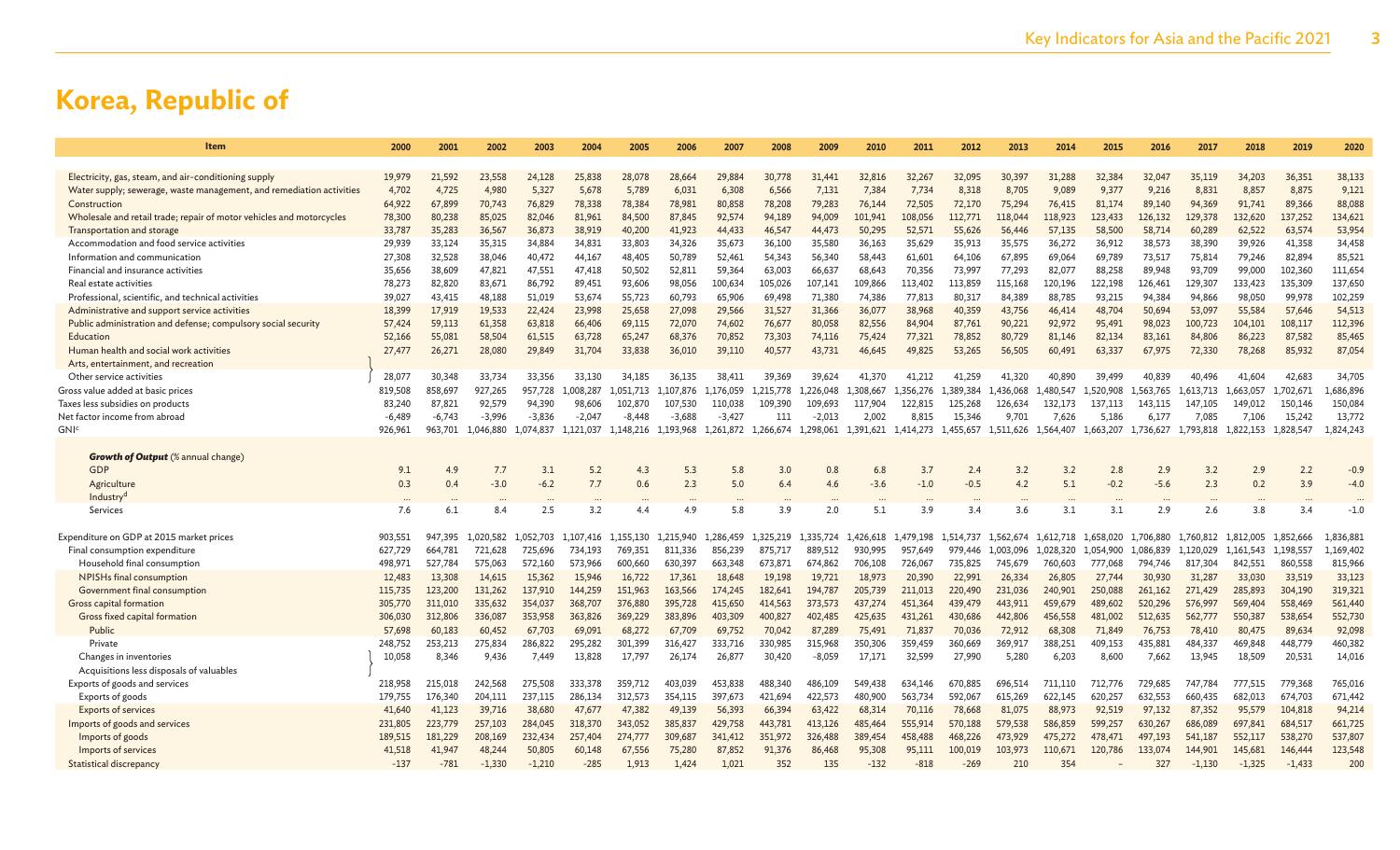| <b>Item</b>                                                       | 2000     | 2001     | 2002     | 2003     | 2004     | 2005     | 2006     | 2007     | 2008    | 2009     | 2010     | 2011     | 2012     | 2013     | 2014     | 2015     | 2016     | 2017     | 2018     | 2019     | 2020     |
|-------------------------------------------------------------------|----------|----------|----------|----------|----------|----------|----------|----------|---------|----------|----------|----------|----------|----------|----------|----------|----------|----------|----------|----------|----------|
| <b>Growth of Demand</b> (% annual change)                         |          |          |          |          |          |          |          |          |         |          |          |          |          |          |          |          |          |          |          |          |          |
| Household final consumption                                       | 9.4      | 5.8      | 9.0      | $-0.5$   | 0.3      | 4.7      | 5.0      | 5.2      | 1.6     | 0.1      | 4.6      | 2.8      | 1.3      | 1.3      | 2.0      | 2.2      | 2.3      | 2.8      | 3.1      | 2.1      | $-5.2$   |
| Government final consumption                                      | 0.7      | 6.5      | 6.5      | 5.1      | 4.6      | 5.3      | 7.6      | 6.5      | 4.8     | 6.7      | 5.6      | 2.6      | 4.5      | 4.8      | 4.3      | 3.8      | 4.4      | 3.9      | 5.3      | 6.4      | 5.0      |
| Gross capital formation                                           | 14.4     | 1.7      | 7.9      | 5.5      | 4.1      | 2.2      | 5.0      | 5.0      | $-0.3$  | $-9.9$   | 17.1     | 3.2      | $-2.6$   | 1.0      | 3.6      | 6.5      | 6.3      | 10.9     | $-1.3$   | $-1.9$   | 0.5      |
| Exports of goods and services                                     | 17.0     | $-1.8$   | 12.8     | 13.6     | 21.0     | 7.9      | 12.0     | 12.6     | 7.6     | $-0.5$   | 13.0     | 15.4     | 5.8      | 3.8      | 2.1      | 0.2      | 2.4      | 2.5      | 4.0      | 0.2      | $-1.8$   |
| Imports of goods and services                                     | 22.1     | $-3.5$   | 14.9     | 10.5     | 12.1     | 7.8      | 12.5     | 11.4     | 3.3     | $-6.9$   | 17.5     | 14.5     | 2.6      | 1.6      | 1.3      | 2.1      | 5.2      | 8.9      | 1.7      | $-1.9$   | $-3.3$   |
| <b>Investment Financing at Current Prices</b>                     |          |          |          |          |          |          |          |          |         |          |          |          |          |          |          |          |          |          |          |          |          |
| Gross capital formation                                           | 214,346  | 223,440  | 243.998  | 270,298  | 295,693  | 311,249  | 331,781  | 360,650  | 388.588 | 354,372  | 430,538  | 462,786  | 450.995  | 448,525  | 465.604  | 489,602  | 524,718  | 592.711  | 597.687  | 606,119  | 615,922  |
| Gross national saving                                             | 221,026  | 226,197  | 247,544  | 276,799  | 322,993  | 324,214  | 331,623  | 366,107  | 386,166 | 402,902  | 464,451  | 482,737  | 500,807  | 524,949  | 548,691  | 604,062  | 641,904  | 680,905  | 682,357  | 670,615  | 699,348  |
| Gross domestic saving                                             | 225,465  | 232,219  | 252,393  | 282,872  | 327,207  | 333,387  | 337,868  | 371,369  | 385,710 | 405,828  | 467,675  | 478,191  | 490,307  | 518,043  | 544,507  | 603,120  | 640,680  | 679,861  | 681,924  | 659,901  | 686,581  |
| Net factor income from abroad                                     | $-4,360$ | $-4,785$ | $-2,913$ | $-2,922$ | $-1,575$ | $-6,762$ | $-2,937$ | $-2,763$ | 293     | $-1,868$ | 1,976    | 8,598    | 15,059   | 9,566    | 7,564    | 5,186    | 6,364    | 7,483    | 7,645    | 16,610   | 14,868   |
| Net current transfers from abroad                                 | $-79$    | $-1,237$ | $-1,937$ | $-3,151$ | $-2,640$ | $-2,412$ | $-3,309$ | $-2,499$ | 163     | $-1,058$ | $-5,199$ | $-4,052$ | $-4,559$ | $-2,660$ | $-3,380$ | $-4.245$ | $-5,139$ | $-6,439$ | $-7,212$ | $-5,896$ | $-2,101$ |
| <b>Savings and Investment</b> (% of GDP at current market prices) |          |          |          |          |          |          |          |          |         |          |          |          |          |          |          |          |          |          |          |          |          |
| Gross domestic saving                                             | 34.6     | 32.8     | 32.2     | 33.8     | 36.0     | 34.8     | 33.6     | 34.1     | 33.4    | 33.7     | 35.4     | 34.4     | 34.0     | 34.5     | 34.8     | 36.4     | 36.8     | 37.0     | 35.9     | 34.3     | 35.5     |
| Gross national saving                                             | 33.9     | 32.0     | 31.5     | 33.1     | 35.6     | 33.9     | 33.0     | 33.6     | 33.5    | 33.4     | 35.1     | 34.8     | 34.8     | 35.0     | 35.1     | 36.4     | 36.9     | 37.1     | 35.9     | 34.8     | 36.2     |
| Gross capital formation                                           | 32.9     | 31.6     | 31.1     | 32.3     | 32.5     | 32.5     | 33.0     | 33.1     | 33.7    | 29.4     | 32.6     | 33.3     | 31.3     | 29.9     | 29.8     | 29.5     | 30.1     | 32.3     | 31.5     | 31.5     | 31.9     |
| At Current Market Prices (W '000)                                 |          |          |          |          |          |          |          |          |         |          |          |          |          |          |          |          |          |          |          |          |          |
| Per capita GDP                                                    | 13,862   | 14,925   | 16,471   | 17,484   | 18,893   | 19,870   | 20,760   | 22,382   | 23,529  | 24,445   | 26,690   | 27,814   | 28,688   | 29,761   | 30,799   | 32,501   | 33,988   | 35,740   | 36,782   | 37,218   | 37,334   |
| Per capita GNI                                                    | 13,769   | 14,824   | 16,410   | 17,423   | 18,861   | 19,730   | 20,700   | 22,326   | 23,535  | 24,407   | 26,730   | 27,986   | 28,988   | 29,951   | 30,948   | 32,602   | 34,112   | 35,886   | 36,930   | 37,539   | 37,621   |
| <b>PRODUCTION INDEXES</b> period averages                         |          |          |          |          |          |          |          |          |         |          |          |          |          |          |          |          |          |          |          |          |          |
| Agriculture; 2014-2016 = 100                                      | 97.1     | 96.8     | 93.1     | 90.7     | 92.1     | 92.2     | 92.8     | 93.5     | 96.5    | 98.1     | 93.7     | 90.1     | 94.0     | 98.4     | 102.0    | 99.6     | 98.4     | 97.4     | 99.1     | 100.5    |          |
| Mining; 2015 = 100                                                | 133.6    | 133.4    | 139.0    | 137.8    | 133.0    | 122.6    | 117.5    | 112.2    | 101.0   | 107.8    | 100.0    | 104.5    | 99.8     | 106.9    | 98.5     | 100.0    | 103.4    | 100.2    | 89.5     | 85.4     | 84.1     |
| Manufacturing; 2015 = 100                                         | 58.6     | 60.7     | 62.4     | 64.4     | 67.5     | 69.8     | 72.6     | 76.5     | 80.5    | 83.2     | 89.8     | 93.9     | 95.9     | 97.5     | 100.3    | 100.0    | 102.3    | 104.7    | 106.1    | 106.6    | 106.3    |
| <b>ENERGY</b> annual values                                       |          |          |          |          |          |          |          |          |         |          |          |          |          |          |          |          |          |          |          |          |          |
| Crude petroleum <sup>e</sup> (t '000)                             |          |          |          |          |          |          |          |          |         |          |          |          |          |          |          |          |          |          |          |          |          |
| Production                                                        | 121,424  | 118,862  | 112,446  | 110,176  | 116,120  | 120,900  | 124,448  | 125,223  | 122,976 | 119,558  | 122,999  | 131,296  | 135,547  | 131,259  | 134,942  | 147,235  | 153,143  | 161,963  | 164,887  | 163,757  | 152,638  |
| Exports                                                           | 40,124   | 38,646   | 31,326   | 27,389   | 30,851   | 34,407   | 37,868   | 38,261   | 43,723  | 43,349   | 44,774   | 53,492   | 57,758   | 56,237   | 58,796   | 62,857   | 64,362   | 67,014   | 70,135   | 68,492   | 61,436   |
| Imports                                                           | 143,870  | 139,403  | 133,561  | 134,236  | 133,738  | 133,955  | 141,526  | 141,847  | 142,723 | 144,532  | 150,554  | 158,247  | 164,930  | 163,001  | 164,293  | 174,752  | 185,067  | 187,678  | 190,986  | 186,553  | 174,849  |
| Consumption                                                       | 97,275   | 97,420   | 99,936   | 99,945   | 98,555   | 99,701   | 100,283  | 104,138  | 99,644  | 101,981  | 104,050  | 105,015  | 108,426  | 108,101  | 107,611  | 117,365  | 126,677  | 128,935  | 127,482  | 127,699  | 120,101  |
| Coal (t '000)                                                     |          |          |          |          |          |          |          |          |         |          |          |          |          |          |          |          |          |          |          |          |          |
| Production                                                        | 4,150    | 3,817    | 3,318    | 3,298    | 3,191    | 2,832    | 2,824    | 2,886    | 2,773   | 2,519    | 2,084    | 2,084    | 2,094    | 1,815    | 1,748    | 1,764    | 1,726    | 1,485    | 1,202    | 1,084    | 1,019    |
| Exports                                                           |          |          |          |          |          |          |          |          |         |          |          |          |          |          |          |          |          |          |          |          |          |
| Imports                                                           | 61,638   | 64,966   | 68,519   | 69,958   | 76,354   | 73,897   | 76,001   | 84,799   | 96,425  | 102,982  | 118,592  | 129,149  | 125,534  | 126,507  | 131,032  | 135,084  | 131,462  | 148,236  | 148,720  | 141,395  | 123,578  |
| Consumption                                                       | 66,625   | 70,823   | 75,951   | 79,120   | 82,115   | 84,822   | 87,827   | 94,128   | 104,198 | 108,632  | 121,860  | 132,729  | 128,552  | 129,117  | 131,533  | 131,469  | 134,105  | 147,835  | 151,941  | 134,441  | 117,999  |
| Natural gas (m <sup>3</sup> million)                              |          |          |          |          |          |          |          |          |         |          |          |          |          |          |          |          |          |          |          |          |          |
| Production                                                        |          |          |          |          | 207      | 506      | 450      | 344      | 230     | 487      | 526      | 441      | 424      | 451      | 313      | 170      | 142      | 316      | 285      | 240      | 171      |
| Exports                                                           |          |          |          |          |          |          |          |          |         |          |          |          |          |          |          |          |          |          |          |          |          |
| Imports                                                           | 18,501   | 20,515   | 22.626   | 24,665   | 28,116   | 28,307   | 31,216   | 31,424   | 35,466  | 30,202   | 40,381   | 43.120   | 44,384   | 49.912   | 46.113   | 42,205   | 43.519   | 48,445   | 57,107   | 52,716   | 49,800   |
| Consumption                                                       | 18,043   | 19,782   | 22,468   | 23,411   | 27,061   | 29,005   | 29,826   | 32,314   | 33,437  | 31,279   | 39,602   | 42,608   | 46,386   | 49,086   | 44.642   | 39,883   | 41,859   | 41,320   | 46,644   | 43,183   | 39,388   |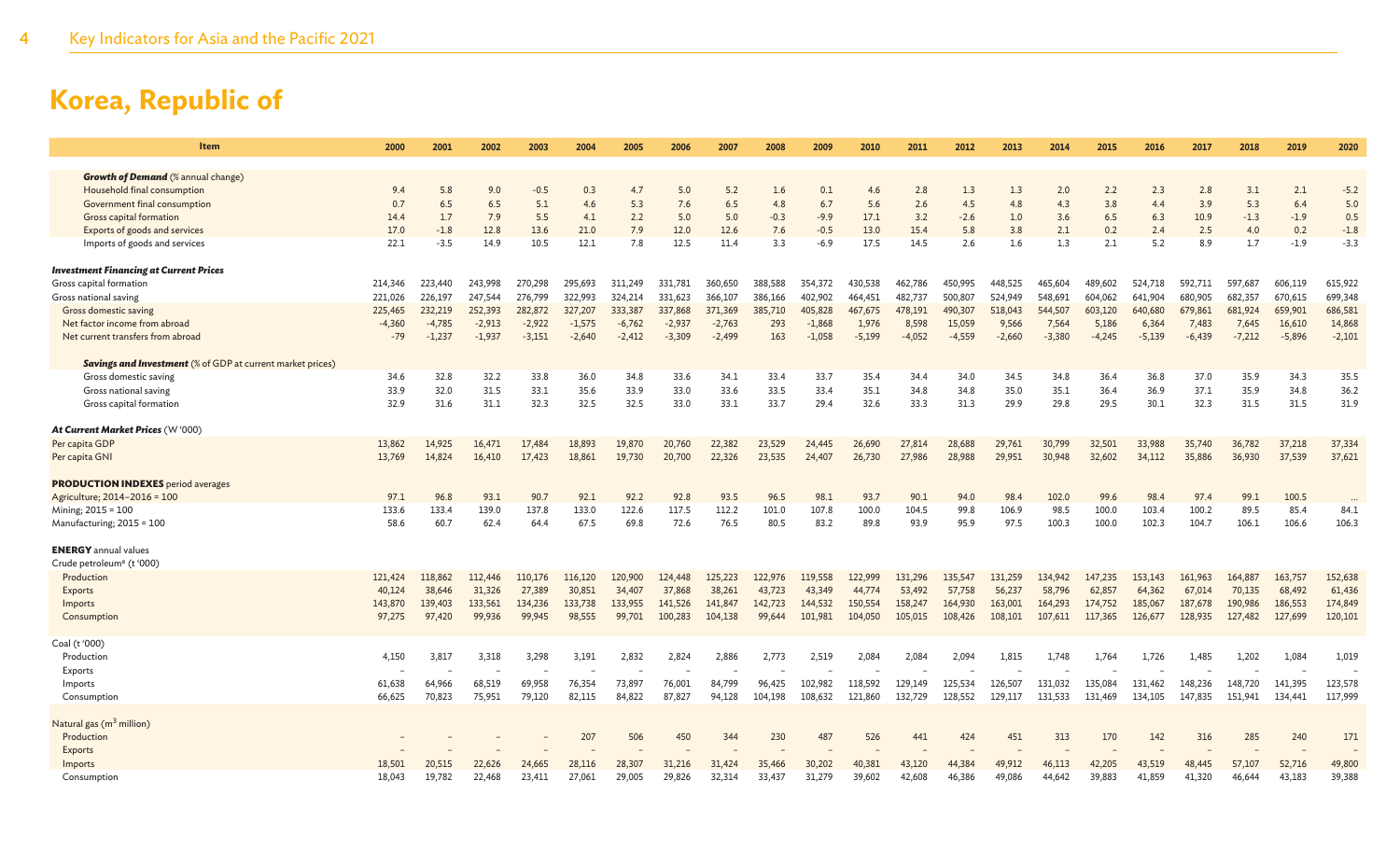| <b>Item</b>                                                                   | 2000         | 2001         | 2002         | 2003         | 2004         | 2005         | 2006         | 2007         | 2008         | 2009         | 2010          | 2011          | 2012          | 2013          | 2014          | 2015           | 2016           | 2017           | 2018           | 2019           | 2020           |
|-------------------------------------------------------------------------------|--------------|--------------|--------------|--------------|--------------|--------------|--------------|--------------|--------------|--------------|---------------|---------------|---------------|---------------|---------------|----------------|----------------|----------------|----------------|----------------|----------------|
| Electricity (GWh million)                                                     |              |              |              |              |              |              |              |              |              |              |               |               |               |               |               |                |                |                |                |                |                |
| Production                                                                    | 266,400      | 285,224      | 306,474      | 322,452      | 342,148      | 364,639      | 381,181      | 403,124      | 422,355      | 433,604      | 474,660       | 496,893       | 509,574       | 517,148       | 521,971       | 528,091        | 540,441        | 553,530        | 570,647        | 563,040        | 552,165        |
| Exports                                                                       |              |              |              |              |              |              |              |              |              |              |               |               |               |               |               |                |                |                |                |                |                |
| Imports                                                                       |              |              |              |              |              |              |              |              |              |              |               |               |               |               |               |                |                |                |                |                |                |
| Consumption                                                                   | 239,535      | 257,731      | 278,451      | 293,599      | 312,096      | 332,413      | 348,719      | 368,605      | 385,070      | 394,475      | 434,160       | 455,070       | 466,593       | 474,848       | 477,592       | 483,655        | 497,039        | 507,746        | 526,149        | 520,499        | 509,270        |
| Retail prices (W/L)                                                           |              |              |              |              |              |              |              |              |              |              |               |               |               |               |               |                |                |                |                |                |                |
| Gasoline, premium <sup>t</sup>                                                | 1,249        | 1,280        | 1,269        | 1,295        | 1,365        | 1,432        | 1,492        | 1,526        | 1,692        | 1,601        | 1,710         | 1,929         | 1,986         | 1,924         | 1,827         | 1,510          | 1,403          | 1,491          | 1,581          | 1,472          | 1,381          |
| Diesel                                                                        | 613          | 645          | 678          | 772          | 908          | 1,080        | 1,228        | 1,273        | 1,614        | 1,398        | 1,503         | 1,746         | 1,806         | 1,730         | 1,637         | 1,300          | 1,183          | 1,283          | 1,392          | 1,341          | 1,190          |
| <b>PRICE INDEXES</b> period averages; 2015 = 100                              |              |              |              |              |              |              |              |              |              |              |               |               |               |               |               |                |                |                |                |                |                |
| Consumer (national)                                                           | 66.6         | 69.3         | 71.2         | 73.7         | 76.3         | 78.4         | 80.2         | 82.2         | 86.1         | 88.5         | 91.1          | 94.7          | 96.8          | 98.0          | 99.3          | 100.0          | 101.0          | 102.9          | 104.5          | 104.9          | 105.4          |
| Food and nonalcoholic beverages                                               | 54.4         | 57.2         | 59.9         | 62.7         | 67.8         | 69.9         | 70.2         | 72.0         | 75.6         | 81.3         | 86.5          | 93.6          | 97.3          | 98.1          | 98.4          | 100.0          | 102.3          | 105.8          | 108.7          | 108.8          | 113.6          |
| Alcoholic beverages, tobacco, and narcotics                                   | 46.6         | 48.9         | 52.5         | 54.0         | 54.6         | 62.7         | 62.6         | 62.8         | 63.1         | 63.9         | 64.1          | 64.6          | 65.6          | 66.7          | 66.6          | 100.0          | 100.7          | 102.2          | 102.5          | 103.1          | 103.4          |
| Clothing and footwear                                                         | 65.4         | 67.3         | 69.4         | 71.9         | 72.1         | 72.8         | 74.8         | 76.8         | 78.7         | 82.7         | 85.1          | 88.0          | 92.2          | 94.9          | 98.7          | 100.0          | 101.8          | 102.9          | 104.0          | 104.2          | 104.9          |
| Housing, water, electricity, gas, and other fuels                             | 63.7         | 67.5         | 69.4         | 72.3         | 74.7         | 76.1         | 78.3         | 80.0         | 83.5         | 84.4         | 86.4          | 90.3          | 94.5          | 97.8          | 100.6         | 100.0          | 99.2           | 100.9          | 101.6          | 102.8          | 103.3          |
| Furnishings, household equipment, and routine household maintenance           | 74.6         | 76.0         | 76.7         | 78.3         | 78.9         | 79.3         | 79.5         | 81.6         | 85.1         | 88.9         | 89.2          | 92.5          | 95.2          | 95.4          | 97.5          | 100.0          | 101.6          | 102.7          | 105.0          | 107.2          | 107.3          |
| Health                                                                        | 73.7<br>70.9 | 82.1<br>73.7 | 81.7<br>74.4 | 83.5<br>77.4 | 84.7<br>80.1 | 86.6<br>84.1 | 88.3<br>88.0 | 89.8<br>91.2 | 91.5<br>99.2 | 93.5<br>95.7 | 95.2<br>100.4 | 96.8<br>107.4 | 97.7<br>110.9 | 98.1<br>110.3 | 98.8<br>108.5 | 100.0<br>100.0 | 101.0<br>97.8  | 101.9<br>101.3 | 101.8<br>103.7 | 102.3<br>101.9 | 103.9<br>100.0 |
| Transport<br>Communication                                                    | 131.0        | 126.9        | 121.2        | 114.9        | 113.1        | 111.1        | 109.6        | 107.4        | 105.9        | 105.7        | 104.7         | 103.0         | 100.4         | 100.3         | 100.2         | 100.0          | 100.1          | 100.4          | 99.5           | 97.2           | 95.2           |
| Recreation and culture                                                        | 96.1         | 95.8         | 96.4         | 96.8         | 96.7         | 96.8         | 94.5         | 92.9         | 94.2         | 96.4         | 97.3          | 98.8          | 99.0          | 100.1         | 100.5         | 100.0          | 101.8          | 101.9          | 102.4          | 102.1          | 101.1          |
| Education                                                                     | 58.8         | 61.4         | 64.9         | 68.7         | 72.5         | 75.6         | 79.2         | 84.0         | 88.6         | 90.8         | 92.8          | 94.4          | 95.8          | 96.9          | 98.3          | 100.0          | 101.6          | 102.8          | 104.2          | 104.8          | 102.5          |
| Restaurants and hotels                                                        | 67.1         | 68.3         | 70.6         | 73.2         | 75.9         | 77.7         | 79.3         | 80.7         | 84.6         | 87.8         | 89.9          | 93.7          | 94.9          | 96.3          | 97.7          | 100.0          | 102.5          | 105.0          | 108.1          | 110.1          | 111.2          |
| Miscellaneous goods and services                                              | 62.1         | 64.6         | 66.7         | 68.4         | 69.8         | 70.8         | 74.4         | 78.1         | 85.2         | 91.0         | 94.2          | 97.2          | 94.1          | 94.5          | 97.4          | 100.0          | 103.4          | 106.3          | 107.0          | 108.7          | 110.8          |
| Consumer (Seoul)                                                              | 65.4         | 68.3         | 70.5         | 73.2         | 76.1         | 78.1         | 79.7         | 81.8         | 85.2         | 87.7         | 90.1          | 93.6          | 95.9          | 97.2          | 98.8          | 100.0          | 101.2          | 103.2          | 104.6          | 105.2          | 105.9          |
| Food and nonalcoholic beverages                                               | 54.6         | 57.3         | 59.8         | 62.9         | 68.6         | 71.4         | 71.7         | 73.4         | 76.7         | 82.5         | 87.1          | 93.9          | 97.3          | 97.6          | 97.8          | 100.0          | 102.1          | 106.3          | 108.9          | 108.3          | 113.6          |
| Alcoholic beverages, tobacco, and narcotics                                   | 47.5         | 50.0         | 53.6         | 55.2         | 55.6         | 64.0         | 64.0         | 64.2         | 64.5         | 65.2         | 65.5          | 65.9          | 66.7          | 67.8          | 67.6          | 100.0          | 101.0          | 102.4          | 102.7          | 103.5          | 104.0          |
| Clothing and footwear                                                         | 65.5         | 67.3         | 69.4         | 71.9         | 72.3         | 73.0         | 74.9         | 76.9         | 78.8         | 82.8         | 85.2          | 87.9          | 92.0          | 94.6          | 98.4          | 100.0          | 101.8          | 102.7          | 103.8          | 104.4          | 105.4          |
| Housing, water, electricity, gas, and other fuels                             | 60.6         | 64.8         | 67.8         | 71.1         | 73.5         | 74.5         | 76.4         | 78.2         | 81.1         | 83.1         | 85.0          | 88.7          | 93.0          | 96.6          | 99.7          | 100.0          | 99.7           | 101.9          | 102.6          | 103.8          | 104.5          |
| Furnishings, household equipment, and routine household maintenance<br>Health | 75.2<br>73.9 | 76.5<br>82.5 | 76.7<br>81.8 | 78.2<br>83.6 | 79.5<br>84.5 | 79.8<br>86.5 | 80.0<br>88.0 | 82.1<br>89.9 | 85.4<br>91.8 | 89.4<br>93.7 | 89.3<br>95.1  | 92.2<br>96.7  | 96.5<br>97.7  | 96.5<br>98.3  | 97.8<br>98.9  | 100.0<br>100.0 | 101.6<br>101.0 | 102.8<br>101.9 | 106.1<br>102.0 | 109.1<br>102.6 | 109.3<br>104.2 |
| Transport                                                                     | 67.8         | 70.7         | 71.7         | 74.8         | 77.8         | 81.5         | 84.8         | 88.3         | 95.3         | 92.4         | 96.6          | 102.2         | 106.7         | 106.4         | 105.2         | 100.0          | 99.6           | 102.2          | 103.9          | 103.2          | 101.7          |
| Communication                                                                 | 130.4        | 126.2        | 120.5        | 114.3        | 112.4        | 110.3        | 109.2        | 107.1        | 105.6        | 105.5        | 104.5         | 102.8         | 100.2         | 100.1         | 100.1         | 100.0          | 100.1          | 100.4          | 99.5           | 97.3           | 95.2           |
| Recreation and culture                                                        | 95.0         | 95.1         | 96.0         | 96.6         | 96.5         | 96.8         | 94.7         | 93.2         | 94.7         | 96.7         | 97.5          | 99.5          | 99.6          | 100.6         | 100.9         | 100.0          | 102.0          | 102.0          | 102.4          | 102.0          | 100.6          |
| Education                                                                     | 58.2         | 61.1         | 64.7         | 68.7         | 72.9         | 76.1         | 79.7         | 84.3         | 88.5         | 90.3         | 92.3          | 94.1          | 95.2          | 96.0          | 97.9          | 100.0          | 101.7          | 103.1          | 104.6          | 105.2          | 103.2          |
| Restaurants and hotels                                                        | 67.7         | 68.9         | 71.0         | 73.7         | 76.5         | 78.0         | 79.4         | 80.9         | 84.1         | 87.3         | 90.0          | 94.0          | 94.9          | 96.1          | 97.3          | 100.0          | 102.7          | 105.3          | 108.6          | 111.0          | 112.0          |
| Miscellaneous goods and services                                              | 62.7         | 64.3         | 66.6         | 68.7         | 69.7         | 70.9         | 74.0         | 77.7         | 84.4         | 90.8         | 94.0          | 96.8          | 94.0          | 94.1          | 97.7          | 100.0          | 103.2          | 105.7          | 106.0          | 107.7          | 109.7          |
| Producer; 2015 = 100                                                          | 78.4         | 78.0         | 77.8         | 79.5         | 84.3         | 86.1         | 86.9         | 88.1         | 95.6         | 95.4         | 99.1          | 105.7         | 106.4         | 104.7         | 104.2         | 100.0          | 98.2           | 101.6          | 103.5          | 103.5          | 103.0          |
| Implicit GDP deflator; 2015 = 100                                             | 72.1         | 74.6         | 76.9         | 79.5         | 82.0         | 82.9         | 82.7         | 84.7         | 87.1         | 90.2         | 92.7          | 93.9          | 95.1          | 96.0          | 96.9          | 100.0          | 102.0          | 104.3          | 104.8          | 103.9          | 105.2          |
| <b>Price Indexes</b> (% annual change)                                        |              |              |              |              |              |              |              |              |              |              |               |               |               |               |               |                |                |                |                |                |                |
| Consumer price index                                                          | 2.3          | 4.1          | 2.8          | 3.5          | 3.6          | 2.8          | 2.2          | 2.5          | 4.7          | 2.8          | 2.9           | 4.0           | 2.2           | 1.3           | 1.3           | 0.7            | 1.0            | 1.9            | 1.5            | 0.4            | 0.5            |
| Food and nonalcoholic beverages price index (national)                        | 0.8          | 5.1          | 4.8          | 4.7          | 8.1          | 3.1          | 0.5          | 2.5          | 4.9          | 7.6          | 6.4           | 8.1           | 4.0           | 0.9           | 0.3           | 1.6            | 2.3            | 3.4            | 2.8            | 0.0            | 4.4            |
| Producer price index                                                          | 2.1          | $-0.5$       | $-0.3$       | 2.2          | 6.1          | 2.1          | 0.9          | 1.4          | 8.6          | $-0.2$       | 3.8           | 6.7           | 0.7           | $-1.6$        | $-0.5$        | $-4.0$         | $-1.8$         | 3.5            | 1.9            | 0.0            | $-0.5$         |
| Implicit GDP deflator                                                         |              | 3.5          | 3.0          | 3.4          | 3.1          | 1.0          | $-0.2$       | 2.4          | 2.8          | 3.6          | 2.7           | 1.3           | 1.3           | 1.0           | 0.9           | 3.2            | 2.0            | 2.2            | 0.5            | $-0.8$         | 1.3            |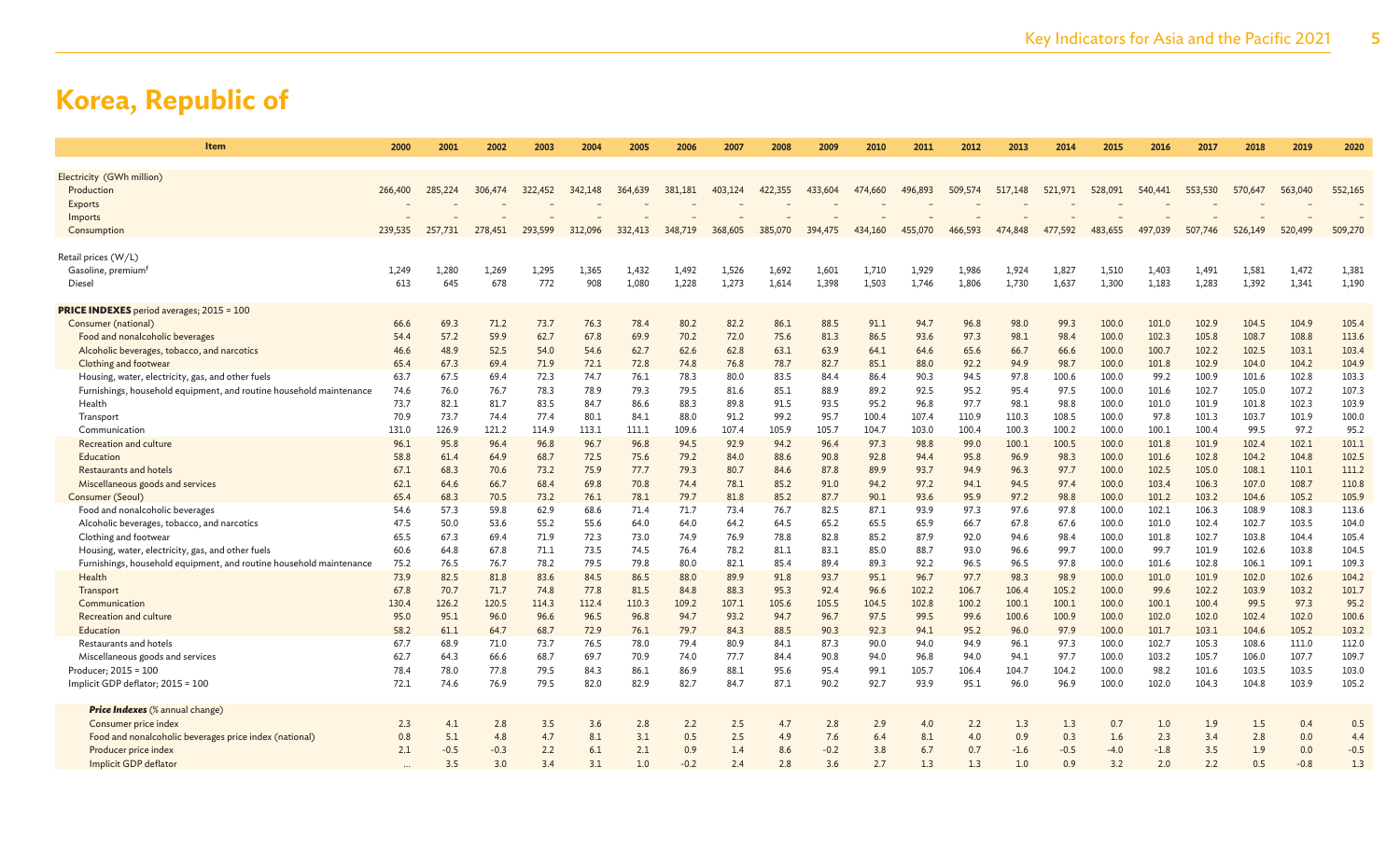| Item                                                                        | 2000              | 2001              | 2002              | 2003              | 2004              | 2005              | 2006              | 2007                          | 2008              | 2009                | 2010              | 2011                                    | 2012              | 2013                          | 2014              | 2015              | 2016                          | 2017                          | 2018               | 2019               | 2020                 |
|-----------------------------------------------------------------------------|-------------------|-------------------|-------------------|-------------------|-------------------|-------------------|-------------------|-------------------------------|-------------------|---------------------|-------------------|-----------------------------------------|-------------------|-------------------------------|-------------------|-------------------|-------------------------------|-------------------------------|--------------------|--------------------|----------------------|
|                                                                             |                   |                   |                   |                   |                   |                   |                   |                               |                   |                     |                   |                                         |                   |                               |                   |                   |                               |                               |                    |                    |                      |
| <b>MONEY AND INTEREST RATES<sup>8</sup> as of end of period (W billion)</b> |                   |                   |                   |                   |                   |                   |                   |                               |                   |                     |                   |                                         |                   |                               |                   |                   |                               |                               |                    |                    |                      |
| Money supply (M1)                                                           | 196,715           | 246,721           | 283,581           | 298,953           | 321,728           | 332,345           | 371,088           | 316,383                       | 330,624           | 389,395             | 427,792           | 442,078                                 | 470,011           | 515,643                       | 585,823           | 708,453           | 795,531                       | 849,862                       | 865,852            | 952,923            | 1,197,829            |
| Currency in circulation<br>Demand deposits <sup>h</sup>                     | 16,170<br>180,544 | 17,079<br>229,642 | 18,228<br>265,353 | 17,348<br>281,605 | 19,207<br>302,521 | 20,412<br>311,933 | 21,636<br>349,452 | 22,040<br>294,343             | 23,437<br>307,187 | 29,206<br>360,189   | 34,949<br>392,843 | 39,609<br>402,468                       | 44,174<br>425,837 | 53,316<br>462,327             | 64,439<br>521,384 | 76,343<br>632,110 | 86,830<br>708,702             | 96,843<br>753,020             | 103,995<br>761,857 | 114,524<br>838,399 | 136,153<br>1,061,676 |
| Quasi-money                                                                 | 510,984           | 518,259           | 588,495           | 599,116           | 632,995           | 689,104           | 778,175           | 957,229                       | 1,095,264         | 1,177,456           | 1,232,738         | 1,309,381                               | 1,365,631         | 1,405,152                     | 1,491,412         | 1,538,922         | 1,611,928                     | 1,680,491                     | 1,834,511          | 1,960,687          | 2,002,007            |
| Money supply (M2)                                                           | 707,699           | 764,979           | 872,076           | 898,069           | 954,723           | 1,021,449         | 1,149,262         | 1,273,612 1,425,888           |                   | 1,566,850           | 1,660,530         | 1,751,458                               |                   | 1,835,642 1,920,795 2,077,234 |                   | 2,247,375         | 2,407,459                     | 2,530,354 2,700,362 2,913,610 |                    |                    | 3,199,836            |
| Foreign assets (net) <sup>i</sup>                                           | 125,714           | 129,943           | 118,151           | 151,839           | 180,521           | 181,536           | 173,671           | 223,400                       | 155,669           | 259,150             | 294,416           | 313,718                                 | 334,379           | 385,446                       | 427,674           | 500,136           | 534,177                       | 547,441                       | 575,568            | 611,842            | 628,226              |
| Domestic credit                                                             | 792,441           | 882,611           | L,025,348         | 1,049,833         | 1,063,775         | 1,145,190         | 1,317,265         | 1,471,987                     | 1,725,185         | 1,793,131           | 1,874,199         | 1,988,340                               | 2,072,118         | 2,135,927                     | 2,299,675         | 2,473,921         | 2,647,315                     | 2,789,019                     | 2,995,591          | 3,282,771          | 3,602,571            |
| Net claims on central government                                            |                   | $-19,048$         | $-24,864$         | $-24,761$         | $-17,146$         | $-27,744$         | $-47,441$         | $-91,319$                     | $-94,361$         | $-71,287$           | -81,912           | $-102,380$                              | $-99,848$         | -106,525                      | $-112,643$        | $-125,146$        | -139,356                      | $-171,654$                    | $-194,012$         | $-186,825$         | $-182,161$           |
| Claims on local government                                                  | $-23,943$         | 5.769             | 3,906             | 3,245             | 2,539             | 2.570             | 4,602             | 6,158                         | 6.337             | 6,661               | 6,995             | 8,198                                   | 10,391            | 13,612                        | 18,969            | 23,565            | 23,711                        | 23,011                        | 18,689             | 12,683             | 11,609               |
| Claims on social security organizations                                     |                   | 387               | 462               | 625               | 183               | 199               | 250               | 300                           | 280               | 132                 | 260               | 550                                     | 2,123             | 313                           | 97                | 660               | 610                           | 235                           | 290                | 898                | 872                  |
| Claims on nonfinancial corporations                                         |                   | 456,756           | 526,704           | 525,371           | 521,065           | 576,220           | 697,769           | 844,224                       | 1,022,276         | 1,027,896           | 1,051,853         | 1,137,216                               | 1,159,480         | 1,186,404                     | 1.256,770         | 1,327,268         | 1.387.794                     | 1,476,601                     | 1,588,412          | 1,772,942          | 1,964,039            |
| Claims on households                                                        | 816,384           | 278,422           | 361,339           | 406.667           | 441,554           | 479,408           | 532,968           | 566,738                       | 621,322           | 645,495             | 675,121           | 711.975                                 | 728.051           | 749,861                       | 806,129           | 873,068           | 969,288                       | 1.035.695                     | 1,096,529          | 1,146,250          | 1,233,646            |
| Claims on other financial institutions                                      |                   | 160,325           | 157,802           | 138,686           | 115,581           | 114,535           | 129,117           | 145,885                       | 169,332           | 184,235             | 221,883           | 232,781                                 | 271.921           | 292,262                       | 330,354           | 374,506           | 405,268                       | 425,132                       | 485,685            | 536,823            | 574,565              |
| Other items <sup>j</sup>                                                    | $-210,456$        | $-247.574$        | $-271,423$        | $-303,604$        | $-289,574$        | $-305,277$        | $-341,674$        | $-421,774$                    | $-454.966$        | $-485, 431$         | $-508,085$        | $-550,599$                              | $-570,855$        | $-600,578$                    | $-650,114$        | $-726,682$        | $-774,033$                    | $-806, 107$                   | $-870,797$         | $-981,003$         | $-1,030,961$         |
|                                                                             |                   |                   |                   |                   |                   |                   |                   |                               |                   |                     |                   |                                         |                   |                               |                   |                   |                               |                               |                    |                    |                      |
| <b>Money Supply (M2)</b> (% annual change)                                  | 5.2               | 8.1               | 14.0              | 3.0               | 6.3               | 7.0               | 12.5              | 10.8                          | 12.0              | 9.9                 | 6.0               | 5.5                                     | -4.8              | 4.6                           | 8.1               | 8.2               | 7.1                           | -5.1                          | 6.7                | 7.9                | 9.8                  |
| <b>M2</b> (% of GDP at current market prices)                               | 108.6             | 108.2             | 111.1             | 107.2             | 105.1             | 106.7             | 114.3             | 116.9                         | 123.5             | 130.0               | 125.5             | 126.1                                   | 127.5             | 128.0                         | 132.9             | 135.5             | 138.3                         | 137.8                         | 142.3              | 151.4              | 165.5                |
| Deposit Money Banks <sup>k</sup>                                            |                   |                   |                   |                   |                   |                   |                   |                               |                   |                     |                   |                                         |                   |                               |                   |                   |                               |                               |                    |                    |                      |
| Demand depositsh                                                            | 180,544           | 229,642           | 265,351           | 246,923           | 247,953           | 281,338           | 308,683           | 294,343                       | 307,187           | 360,189             | 392,843           | 402,468                                 | 425,837           | 462,327                       | 521,384           | 632,110           | 708,702                       | 753,020                       | 761,857            | 838,399            | 1,061,676            |
| Savings deposits                                                            | 314,254           | 322,142           | 361,721           | 386,642           | 402,640           | 408,587           | 444,555           | 474,709                       | 569,423           | 647,779             | 776,285           | 849,960                                 | 875,875           | 867,041                       | 885,198           | 892,002           | 930,508                       | 975,914                       | 1.090.844          | 1,188,572          | 1,191,837            |
| Time deposits <sup>m</sup>                                                  | 196,730           | 196,117           | 226,774           | 212,474           | 230,354           | 280,517           | 333,619           | 482,521                       | 525,841           | 529,677             | 456,454           | 459,421                                 | 489,757           | 538,111                       | 606,213           | 646,920           | 681,420                       | 704,578                       | 743,666            | 772,115            | 810,170              |
| Domestic credits outstanding                                                | 792,441           | 882,611           | 1,025,348         | 1,049,833         | 1,063,775         | 1,145,190         |                   | 1,317,265 1,471,987 1,725,185 |                   | 1,793,131 1,874,199 |                   | 1,988,340 2,072,118 2,135,928 2,299,675 |                   |                               |                   | 2,473,921         | 2,647,315 2,789,019 2,995,591 |                               |                    | 3,282,771          | 3,602,571            |
|                                                                             |                   |                   |                   |                   |                   |                   |                   |                               |                   |                     |                   |                                         |                   |                               |                   |                   |                               |                               |                    |                    |                      |
| <b>Interest Rates</b> period averages (% per annum)                         |                   |                   |                   |                   |                   |                   |                   |                               |                   |                     |                   |                                         |                   |                               |                   |                   |                               |                               |                    |                    |                      |
| On deposits                                                                 |                   |                   |                   |                   |                   |                   |                   |                               |                   |                     |                   |                                         |                   |                               |                   |                   |                               |                               |                    |                    |                      |
| Savings <sup>n</sup>                                                        | 7.1               | 5.5               | 4.7               | 4.2               | 3.8               | 3.6               | 4.4               | 5.0                           | 5.7               | 3.2                 | 3.2               | 3.7                                     | 3.4               | 2.7                           | 2.4               | 1.7               | 1.5                           | 1.5                           | 1.8                | 1.7                | 1.0                  |
| Time: 6 months                                                              | 7.5               | 5.6               | 4.9               | 4.3               | 3.8               | 3.6               | 4.4               | 5.0                           | 5.7               | 3.3                 | 3.3               | 3.7                                     | 3.4               | 2.7                           | 2.5               | 1.8               | 1.5                           | 1.6                           | 1.9                | 1.8                | 1.1                  |
| 12 months                                                                   | 7.9               | 5.8               | 5.0               | 4.3               | 3.9               | 3.7               | 4.5               | 5.2                           | 5.9               | 3.5                 | 3.9               | 4.2                                     | 3.7               | 2.9                           | 2.5               | 1.8               | 1.6                           | 1.7                           | 2.0                | 1.9                | 1.2                  |
| On loans and discounts                                                      |                   |                   |                   |                   |                   |                   |                   |                               |                   |                     |                   |                                         |                   |                               |                   |                   |                               |                               |                    |                    |                      |
| Commercial bills <sup>o</sup>                                               | 8.6               | 7.7               | 6.7               | 6.2               | 5.9               | 5.6               | 6.0               | 6.6                           | 7.2               | 5.7                 | 5.5               | 5.8                                     | 5.4               | 4.6                           | 4.3               | 3.5               | 3.4                           | 3.5                           | 3.7                | 3.5                | 2.8                  |
| <b>GOVERNMENT FINANCE</b> fiscal year ending 31 December (W billion)        |                   |                   |                   |                   |                   |                   |                   |                               |                   |                     |                   |                                         |                   |                               |                   |                   |                               |                               |                    |                    |                      |
| <b>General Government</b>                                                   |                   |                   |                   |                   |                   |                   |                   |                               |                   |                     |                   |                                         |                   |                               |                   |                   |                               |                               |                    |                    |                      |
| Revenue                                                                     |                   |                   |                   |                   |                   |                   |                   |                               |                   |                     |                   | $\mathbf{r}$                            | 479,727           | 484,435                       | 504,923           | 534,557           | 568,032                       | 610,244                       | 633,788            | 655,480            |                      |
| Taxes                                                                       |                   |                   |                   |                   |                   |                   |                   |                               |                   |                     | $\cdots$          | $\ddot{\phantom{a}}$                    | 258,649           | 260,176                       | 270,524           | 291,192           | 320,696                       | 348,269                       | 380,956            | 384,982            | $\cdots$             |
| Taxes on income, profits, and capital gains                                 |                   |                   |                   |                   |                   |                   |                   |                               |                   |                     | $\cdots$          |                                         | 105,096           | 105,172                       | 109,781           | 122,163           | 136,954                       | 152,332                       | 177,413            | 177,245            | $\cdots$             |
| Payable by individuals                                                      |                   |                   |                   |                   |                   |                   |                   |                               |                   |                     | $\cdots$          |                                         | 58.855            | 60,927                        | 66,438            | 76,118            | 84,613                        | 92,734                        | 104,932            | 104,397            | $\cdots$             |
| Payable by corporations and other enterprises                               |                   |                   |                   |                   |                   | $\cdots$          | $\ddotsc$         |                               |                   |                     | $\cdots$          |                                         | 46,241            | 44,245                        | 43,343            | 46,045            | 52,341                        | 59,598                        | 72,481             | 72,848             | $\cdots$             |
| Other taxes on income, profits, and capital gains                           |                   |                   |                   |                   |                   |                   |                   |                               |                   |                     |                   |                                         |                   |                               |                   |                   |                               |                               |                    |                    | $\cdots$             |
| Taxes on payroll and workforce                                              |                   |                   |                   |                   |                   |                   |                   |                               |                   |                     |                   |                                         |                   |                               |                   |                   |                               |                               |                    |                    | $\cdots$             |
| Taxes on property                                                           |                   |                   |                   |                   |                   |                   |                   |                               |                   |                     |                   |                                         | 40,498            | 39,256                        | 44,409            | 49,591            | 52,266                        | 29,118                        | 60,600             | 62,396             | $\cdots$             |
| Taxes on goods and services                                                 |                   |                   |                   |                   |                   |                   |                   |                               |                   |                     |                   |                                         | 92,192            | 91,276                        | 96,196            | 97,040            | 109,276                       | 143,812                       | 120,440            | 122,789            | $\cdots$             |
| Taxes on international trade and transaction                                |                   |                   |                   |                   |                   |                   |                   |                               |                   |                     |                   |                                         | 9.609             | 10,839                        | 8,705             | 8,516             | 8,156                         | 8,616                         | 8,350              | 7,701              |                      |
| Other taxes                                                                 |                   |                   |                   |                   |                   |                   |                   |                               |                   |                     |                   |                                         | 11,254            | 13,634                        | 11,434            | 13,881            | 14,044                        | 14,392                        | 14,154             | 14,852             |                      |
| Social contributions                                                        |                   |                   |                   |                   |                   |                   |                   |                               |                   |                     |                   |                                         | 90,422            | 95,717                        | 102,600           | 109,407           | 117,732                       | 125,037                       | 134,461            | 146,439            |                      |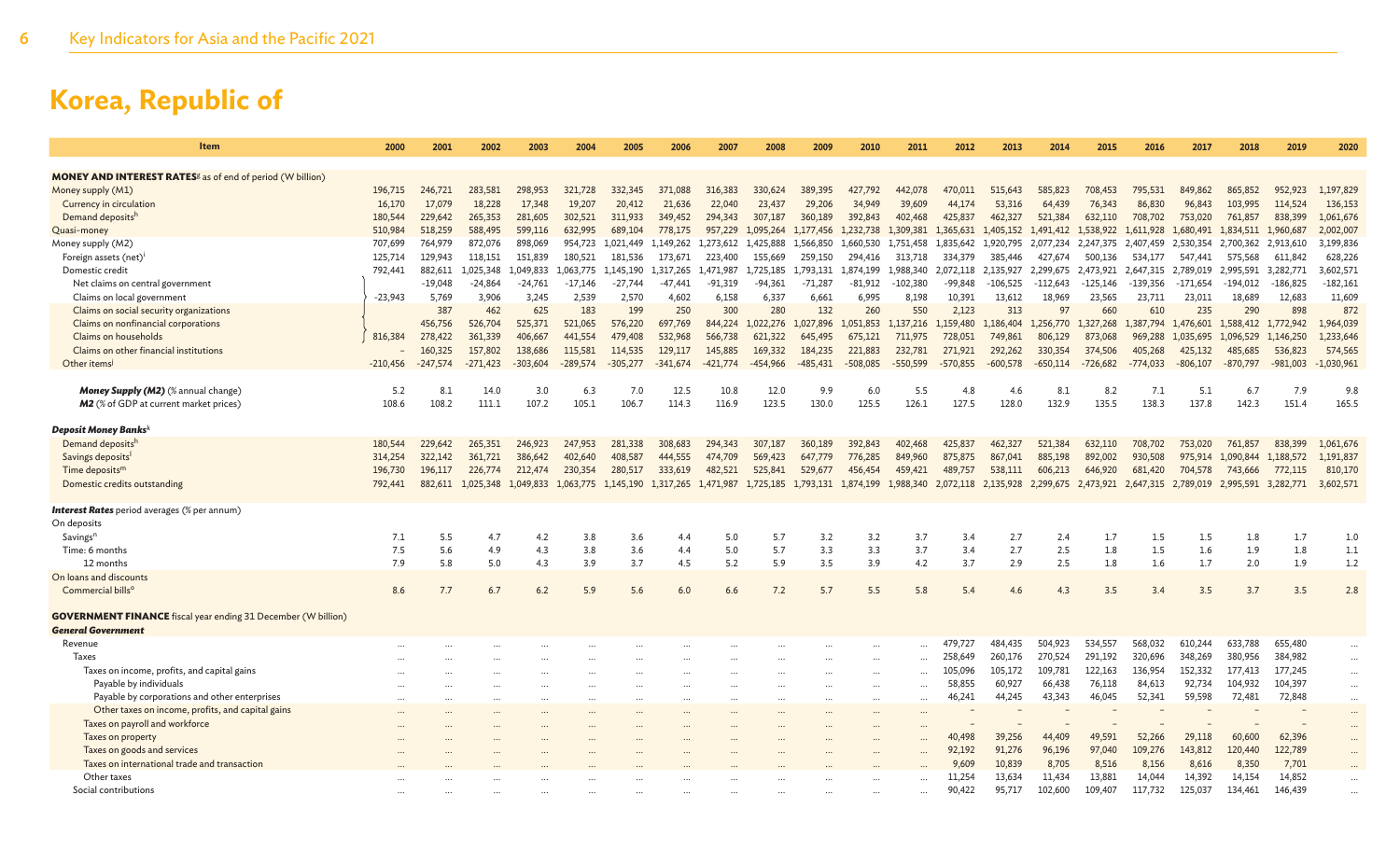| <b>Item</b>                                                           | 2000    | 2001     | 2002    | 2003    | 2004     | 2005    | 2006    | 2007     | 2008    | 2009    | 2010      | 2011     | 2012             | 2013             | 2014              | 2015             | 2016              | 2017              | 2018             | 2019              | 2020      |
|-----------------------------------------------------------------------|---------|----------|---------|---------|----------|---------|---------|----------|---------|---------|-----------|----------|------------------|------------------|-------------------|------------------|-------------------|-------------------|------------------|-------------------|-----------|
|                                                                       |         |          |         |         |          |         |         |          |         |         |           |          |                  |                  |                   |                  |                   |                   |                  |                   |           |
| Grants                                                                |         |          |         |         |          |         |         |          |         |         |           |          | 49               |                  | $\Omega$          | $\mathbf{0}$     | $\Omega$          |                   | $\Omega$         | $\Omega$          |           |
| Other revenue                                                         |         |          |         |         |          |         |         |          |         |         |           |          | 130,607          | 128,541          | 131,799           | 133,957          | 129,604           | 136,936           | 118,370          | 124,058           |           |
| Expense                                                               |         |          |         |         |          |         |         |          |         |         |           |          | 418,814          | 421,085          | 442,842           | 470,169          | 482,889           | 516,900           | 537,798          | 590,596           |           |
| Compensation of employees                                             |         |          |         |         |          |         |         |          |         |         |           |          | 82,171           | 86,316           | 90,415            | 94,906           | 99,633            | 105,300           | 112,712          | 119,961           |           |
| Use of goods and services                                             |         |          |         |         |          |         |         |          |         |         |           |          | 82,490           | 86,311           | 92,234            | 99,060           | 106,437           | 110,732           | 107,557          | 117,258           |           |
| Consumption of fixed capital                                          |         |          |         |         |          |         |         |          |         |         |           |          | 21,458           | 23,952           | 24,692            | 26,593           | 27,538            | 29,792            | 31,739           | 33,210            | $\cdots$  |
| Interest<br>Subsidies                                                 |         |          |         |         |          |         |         |          |         |         |           | $\cdots$ | 21,754<br>58,381 | 21,580<br>70,602 | 22,613            | 22,208           | 21,008            | 20,705<br>77,017  | 20,412           | 21,055<br>103,125 | $\cdots$  |
| Grants                                                                |         |          |         |         |          |         |         |          |         |         |           |          | 488              | 536              | 70,005<br>597     | 76,569<br>658    | 74,316<br>139     | 137               | 86,651<br>626    | 701               | $\cdots$  |
| Social benefits                                                       |         |          |         |         |          |         |         |          |         |         |           | $\cdots$ | 91.156           | 85,565           | 92,593            | 100,105          | 108,941           | 118,986           | 138,694          | 155,675           | $\cdots$  |
|                                                                       |         |          |         |         |          |         |         |          |         |         | $\ddotsc$ | $\cdots$ |                  |                  | 49,694            |                  |                   |                   |                  | 39,612            | $\ldots$  |
| Other expense                                                         |         |          |         |         | $\ddots$ |         |         |          |         |         | $\cdots$  | $\cdots$ | 60,917<br>60,913 | 46,223<br>63,350 | 62,081            | 50,070<br>64,388 | 44,878<br>85,144  | 54,231<br>93,344  | 39,405<br>95,990 | 64,884            | $\cdots$  |
| Net operating balance                                                 |         |          |         |         |          |         |         |          |         |         |           |          |                  |                  |                   |                  |                   |                   |                  |                   | $\ldots$  |
| Gross operating balance<br><b>Transactions in Nonfinancial Assets</b> |         |          |         |         |          |         |         |          |         |         |           |          | 82,371           | 87,302           | 86,773            | 90,981           | 112,682           | 123,136           | 127,729          | 98,094            | $\cdots$  |
| Net/gross investment in nonfinancial assets                           |         |          |         |         |          |         |         |          |         |         |           |          | 44,452           | 42,184           | 41,284            | 44,885           | 42,282            | 45,857            | 37,139           | 48,551            |           |
| Fixed assets                                                          |         |          |         |         |          |         |         |          |         |         |           |          | 34,713           | 29,582           | 26,511            | 26,737           | 31,256            | 31,521            | 33,473           | 41,434            |           |
| Inventories                                                           |         |          |         |         |          |         |         |          |         |         |           |          | $-1,690$         | 650              | 387               | 724              | 331               | 1,026             | $-1,777$         | 221               |           |
| Valuables                                                             |         |          |         |         |          |         |         |          |         |         |           |          |                  |                  |                   |                  |                   |                   |                  |                   |           |
| Nonproduced assets                                                    |         |          |         |         |          |         |         |          |         |         |           |          |                  | 11,952           | 14,386            | 17,425           | 10,696            | 13,309            |                  | 6,896             |           |
|                                                                       |         |          |         |         |          |         |         |          |         |         |           |          | 11,429           | 463,269          |                   | 515,055          |                   |                   | 5,444<br>574,937 |                   | $\cdots$  |
| Expenditure<br>Net lending/Net borrowing                              |         |          |         |         |          |         |         |          |         |         |           | $\cdots$ | 463,267          |                  | 484,126<br>20,797 | 19,502           | 525,171<br>42,861 | 562,757<br>47,487 | 58,851           | 639,147<br>16,333 | $\cdots$  |
| Primary balance                                                       |         |          |         |         |          |         |         |          |         |         |           |          | 16,461<br>38,214 | 21,165<br>42,746 | 43,410            | 41,711           | 63,869            | 68,192            | 79,264           | 37,388            | $\cdots$  |
| <b>Transactions in Financial Assets and Liabilities (Financing)</b>   |         |          |         |         |          |         |         |          |         |         |           |          |                  |                  |                   |                  |                   |                   |                  |                   | $\cdots$  |
| Net acquisition of financial assets                                   |         |          |         |         |          |         |         |          |         |         |           |          | 55,483           | 75,051           | 71,758            | 71,546           | 79,386            | 72,134            | 75,454           | 65,916            |           |
| Domestic                                                              |         |          |         |         |          |         |         |          |         |         |           |          | 55,483           | 61,104           |                   |                  | 77,886            | 71,758            | 74,401           | 63,383            |           |
| External                                                              |         |          |         |         |          |         |         |          |         |         |           |          |                  | 13,947           |                   |                  | 1,500             | 376               | 1,053            | 2,533             |           |
| Net incurrence of liabilities                                         |         |          |         |         |          |         |         |          |         |         |           |          | 40.723           | 53,886           | 50,960            | 52,043           | 36,525            | 24,647            | 16,603           | 49,583            | $\cdots$  |
| Domestic                                                              |         |          |         |         |          |         |         |          |         |         |           |          | 41,334           | $-4,914$         |                   |                  | 31,272            | 19,275            | 573              | 36,934            | $\cdots$  |
| External                                                              |         |          |         |         |          |         |         |          |         |         |           |          | $-611$           | 58,799           |                   |                  | 5,253             | 5,372             | 16.030           | 12,649            | $\cdots$  |
|                                                                       |         |          |         |         |          |         |         |          |         |         |           |          |                  |                  |                   |                  |                   |                   |                  |                   | $\ddotsc$ |
| <b>Government Finance</b> (% of GDP at current market prices)         |         |          |         |         |          |         |         |          |         |         |           |          |                  |                  |                   |                  |                   |                   |                  |                   |           |
| Revenue                                                               |         |          |         |         |          |         |         |          |         |         |           |          | 33.3             | 32.3             | 32.3              | 32.2             | 32.6              | 33.2              | 33.4             | 34.1              | $\ddots$  |
| <b>Taxes</b>                                                          |         |          |         |         |          |         |         |          |         |         |           |          | 18.0             | 17.3             | 17.3              | 17.6             | 18.4              | 19.0              | 20.1             | 20.0              |           |
| Taxes payable by individuals                                          |         |          |         |         |          |         |         |          |         |         |           |          | 4.1              | 4.1              | 4.3               | 4.6              | 4.9               | 5.1               | 5.5              | 5.4               |           |
| Taxes payable by corporations and other enterprises                   |         |          |         |         |          |         |         |          |         |         |           |          | 3.2              | 2.9              | 2.8               | 2.8              | 3.0               | 3.2               | 3.8              | 3.8               |           |
| Expenditure                                                           |         |          |         |         |          |         |         |          |         |         |           |          | 32.2             | 30.9             | 31.0              | 31.1             | 30.2              | 30.7              | 30.3             | 33.2              |           |
| Net lending/Net borrowing                                             |         |          |         |         |          |         |         |          |         |         |           |          | $1.1$            | 1.4              | 1.3               | 1.2              | 2.5               | 2.6               | 3.1              | 0.8               | $\ddotsc$ |
| Primary balance                                                       |         |          |         |         |          |         |         |          |         |         |           |          | 2.7              | 2.8              | 2.8               | 2.5              | 3.7               | 3.7               | 4.2              | 1.9               | $\ddotsc$ |
|                                                                       |         |          |         |         |          |         |         |          |         |         |           |          |                  |                  |                   |                  |                   |                   |                  |                   |           |
| <b>Expenditure by Function, Central Government</b>                    |         |          |         |         |          |         |         |          |         |         |           |          |                  |                  |                   |                  |                   |                   |                  |                   |           |
| Total expenditure                                                     | 126,788 | 142,865  | 131,057 | 157,026 | 168,329  | 183,566 | 200,537 | 203,908  | 236,127 | 269,325 | 251,156   | 270,655  | 289,084          | 296,557          | 308,980           | 336,244          | 351,546           | 399,728           | 404,492          | 452,094           |           |
| General public services                                               | 6,653   | 6,861    | 8,234   | 9,233   | 8,093    | 8,373   | 9,284   | 11,494   | 11,627  | 15,379  | 13,512    | 14,298   | 16,017           | 18,765           | 16,652            | 17,115           | 19,525            | 18,335            | 18,671           | 21,467            | $\cdots$  |
| Defense                                                               | 14,397  | 15,721   | 15,260  | 17,156  | 18,472   | 20,200  | 21,390  | 22,397   | 25,182  | 27,719  | 27,772    | 30,134   | 30,765           | 32,370           | 33,300            | 35,040           | 36,215            | 37,366            | 40,710           | 44,327            | $\ddots$  |
| Public order and safety                                               | 5,794   | 6,331    | 7,061   | 8,831   | 8,777    | 9,210   | 10,640  | 10,846   | 10,783  | 12,030  | 12,373    | 13,546   | 15,194           | 14,987           | 15,687            | 16,627           | 17,566            | 18,469            | 18,974           | 20,231            | $\ddots$  |
| Economic affairs                                                      | 31,954  | 41,793   | 29,624  | 29,892  | 31,103   | 34,220  | 36,179  | 37,604   | 43,982  | 54,431  | 47,607    | 48,546   | 48,803           | 48,909           | 47,542            | 55,570           | 55,229            | 64,060            | 45,357           | 51,701            |           |
| Environmental protection                                              |         | $\cdots$ |         |         | $\cdots$ |         |         | $\cdots$ |         |         | $\cdots$  | $\cdots$ |                  |                  |                   | $\cdots$         |                   |                   |                  |                   |           |
| Housing and community amenities                                       | 6,773   | 12.199   | 2.483   | 8.693   | 11.697   | 13.748  | 14,605  | 14.344   | 14.063  | 16.965  | 12.330    | 12,758   | 15.844           | 12,705           | 13,464            | 14.327           | 14.272            | 30,388            | 32,607           | 27,073            |           |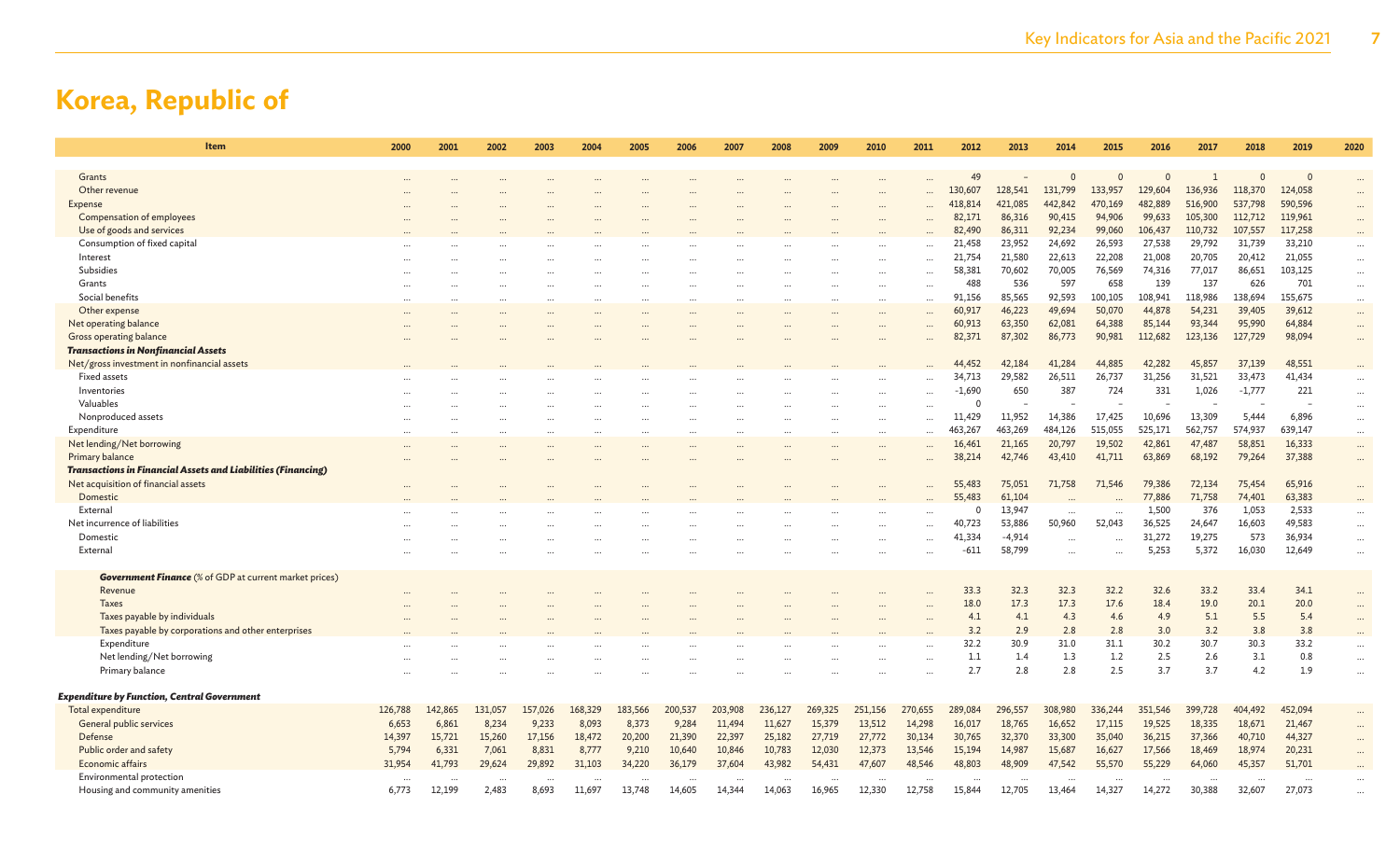| Item                                                                                                                                                                                                           | 2000                                                                       | 2001                                                                      | 2002                                                                       | 2003                                                                       | 2004                                                                       | 2005                                                                        | 2006                                                                        | 2007                                                                         | 2008                                                                         | 2009                                                                         | 2010                                                                          | 2011                                                                           | 2012                                                                           | 2013                                                                           | 2014                                                                           | 2015                                                                           | 2016                                                                           | 2017                                                                           | 2018                                                                           | 2019                                                                           | 2020                                                                           |
|----------------------------------------------------------------------------------------------------------------------------------------------------------------------------------------------------------------|----------------------------------------------------------------------------|---------------------------------------------------------------------------|----------------------------------------------------------------------------|----------------------------------------------------------------------------|----------------------------------------------------------------------------|-----------------------------------------------------------------------------|-----------------------------------------------------------------------------|------------------------------------------------------------------------------|------------------------------------------------------------------------------|------------------------------------------------------------------------------|-------------------------------------------------------------------------------|--------------------------------------------------------------------------------|--------------------------------------------------------------------------------|--------------------------------------------------------------------------------|--------------------------------------------------------------------------------|--------------------------------------------------------------------------------|--------------------------------------------------------------------------------|--------------------------------------------------------------------------------|--------------------------------------------------------------------------------|--------------------------------------------------------------------------------|--------------------------------------------------------------------------------|
| Health<br>Recreation, culture, and religion<br>Education<br>Social protection<br>OthersP                                                                                                                       | 940<br>1,048<br>19,373<br>19,343<br>20,513                                 | 836<br>1,329<br>22,924<br>18,414<br>16,455                                | 498<br>1,851<br>21,573<br>21,231<br>23,242                                 | 1,538<br>1,731<br>24,045<br>26,033<br>29,874                               | 1,567<br>1,909<br>25,580<br>29,761<br>31,370                               | 2,102<br>2,183<br>27,491<br>32,986<br>33,054                                | 2,183<br>2,387<br>28,567<br>36,968<br>38,336                                | 1,986<br>1,900<br>30,403<br>41,602<br>31,332                                 | 2,189<br>2,166<br>35,790<br>47,648<br>42,699                                 | 2,821<br>2,540<br>38,894<br>53,998<br>44,548                                 | 2,972<br>2,913<br>37,676<br>56,350<br>37,651                                  | 2,641<br>3,189<br>40,988<br>60,107<br>44,449                                   | 2,617<br>3,428<br>45,093<br>66,114<br>45,211                                   | 3,057<br>3,929<br>48,263<br>72,806<br>40,767                                   | 3,028<br>3,991<br>50,310<br>79,196<br>45,812                                   | 4,727<br>4,591<br>50,392<br>87,601<br>50,257                                   | 4,291<br>5,073<br>53,748<br>92,593<br>53,034                                   | 4,450<br>5,294<br>59,192<br>99,238<br>60,815                                   | 4,489<br>4,589<br>63,707<br>108,124<br>67,265                                  | 4,508<br>5,802<br>70,385<br>130,568<br>76,031                                  | $\cdots$<br>$\cdots$<br>$\cdots$<br>$\cdots$                                   |
| <b>Expenditure by Function</b> (% of GDP at current market prices)<br>Education<br>Health<br>Social Protection                                                                                                 | 3.0<br>0.1<br>3.0                                                          | 3.2<br>0.1<br>2.6                                                         | 2.7<br>0.1<br>2.7                                                          | 2.9<br>0.2<br>3.1                                                          | 2.8<br>0.2<br>3.3                                                          | 2.9<br>0.2<br>3.4                                                           | 2.8<br>0.2<br>3.7                                                           | 2.8<br>0.2<br>3.8                                                            | 3.1<br>0.2<br>4.1                                                            | 3.2<br>0.2<br>4.5                                                            | 2.8<br>0.2<br>4.3                                                             | 3.0<br>0.2<br>4.3                                                              | 3.1<br>0.2<br>4.6                                                              | 3.2<br>0.2<br>4.9                                                              | 3.2<br>0.2<br>5.1                                                              | 3.0<br>0.3<br>5.3                                                              | 3.1<br>0.2<br>5.3                                                              | 3.2<br>0.2<br>5.4                                                              | 3.4<br>0.2<br>5.7                                                              | 3.7<br>0.2<br>6.8                                                              | $\cdots$<br>$\cdots$                                                           |
| <b>EXTERNAL TRADE</b> calendar year (\$ million)<br>Exports, fob<br>Imports, cif<br>Trade balance<br><b>External Trade</b> (% annual change)                                                                   | 172,268<br>160,481<br>11,786                                               | 150,439<br>141,098<br>9,341                                               | 162,471<br>152,126<br>10,344                                               | 193,817<br>178,827<br>14.991                                               | 253,845<br>224,463<br>29,382                                               | 284,419<br>261,238<br>23,180                                                | 325,465<br>309,383<br>16,082                                                | 371,489<br>356,846<br>14.643                                                 | 422,007<br>435,275<br>$-13.267$                                              | 363,534<br>323,085<br>40,449                                                 | 466,384<br>425,212<br>41,172                                                  | 555,214<br>524,413<br>30,801                                                   | 547,870<br>519,584<br>28,285                                                   | 559,632<br>515,586<br>44,047                                                   | 572,665<br>525,515<br>47,150                                                   | 526,757<br>436,499<br>90,258                                                   | 495,426<br>406,193<br>89,233                                                   | 573.694<br>478,478<br>95,216                                                   | 604,860<br>535,202<br>69,657                                                   | 542,233<br>503,343<br>38,890                                                   | 512,498<br>467,633<br>44,865                                                   |
| Exports<br>Imports                                                                                                                                                                                             | 19.9<br>34.0                                                               | $-12.7$<br>$-12.1$                                                        | 8.0<br>7.8                                                                 | 19.3<br>17.6                                                               | 31.0<br>25.5                                                               | 12.0<br>16.4                                                                | 14.4<br>18.4                                                                | 14.1<br>15.3                                                                 | 13.6<br>22.0                                                                 | $-13.9$<br>$-25.8$                                                           | 28.3<br>31.6                                                                  | 19.0<br>23.3                                                                   | $-1.3$<br>$-0.9$                                                               | 2.1<br>$-0.8$                                                                  | 2.3<br>1.9                                                                     | $-8.0$<br>$-16.9$                                                              | $-5.9$<br>$-6.9$                                                               | 15.8<br>17.8                                                                   | 5.4<br>11.9                                                                    | $-10.4$<br>$-6.0$                                                              | $-5.5$<br>$-7.1$                                                               |
| <b>Direction of Trade</b> calendar year (\$ million)<br>Exports, total<br>1. China, People's Republic of<br>2. United States<br>3. Viet Nam<br>4. Hong Kong, China<br>5. Japan<br>6. Taipei, China<br>7. India | 172,179<br>18,455<br>37,806<br>1,686<br>10,708<br>20,466<br>8,027<br>1,326 | 150,356<br>18,190<br>31,358<br>1,732<br>9,452<br>16,506<br>5,835<br>1,408 | 161.919<br>23,754<br>32,943<br>2,240<br>10,146<br>15,143<br>6,632<br>1,384 | 193,731<br>35,110<br>34,369<br>2,561<br>14,654<br>17,276<br>7.045<br>2,853 | 253,745<br>49,763<br>43,027<br>3,256<br>18,127<br>21,701<br>9,844<br>3,632 | 284,243<br>61,915<br>41,500<br>3,432<br>15,531<br>24,027<br>10,863<br>4,598 | 325,173<br>69,459<br>43,321<br>3,927<br>18,979<br>26,534<br>12,996<br>5,533 | 371,213<br>81,985<br>45,884<br>5,760<br>18,654<br>26,370<br>13,027<br>6,600  | 421,778<br>91,389<br>46,501<br>7,805<br>19,772<br>28,252<br>11.462<br>8,977  | 363,280<br>86,703<br>37,803<br>7,149<br>19,661<br>21,771<br>9,501<br>8,013   | 466,384<br>116,838<br>49,992<br>9,652<br>25,294<br>28,176<br>14,830<br>11,435 | 555,405<br>134,205<br>56,417<br>13.551<br>30,975<br>39,713<br>18.198<br>12,686 | 547,870<br>134,323<br>58,807<br>15.946<br>32,606<br>38,796<br>14,815<br>11,922 | 559,632<br>145,869<br>62,327<br>21,088<br>27,756<br>34,662<br>15,699<br>11,376 | 572,665<br>145,288<br>70,556<br>22,352<br>27,256<br>32,184<br>15,077<br>12,782 | 526,757<br>137,124<br>70,117<br>27,771<br>30,418<br>25,577<br>12,004<br>12,030 | 495,857<br>124,442<br>66,754<br>32,704<br>32,709<br>24,363<br>12,157<br>11,374 | 562,026<br>141,181<br>68,734<br>46,005<br>38,730<br>26,520<br>14,630<br>14,822 | 605,708<br>162,168<br>73,314<br>48,637<br>46,010<br>30,595<br>20,773<br>15,611 | 542,602<br>136,273<br>73,892<br>48,218<br>31,914<br>28,420<br>15,713<br>15,096 | 512,647<br>132,580<br>74,531<br>48,517<br>30,662<br>25,086<br>16,471<br>11,943 |
| 8. Singapore<br>9. Mexico<br>10. Australia                                                                                                                                                                     | 5.648<br>2,391<br>2,606                                                    | 4.080<br>2,149<br>2,173                                                   | 4,222<br>2,231<br>2,340                                                    | 4.636<br>2,455<br>3,272                                                    | 5,654<br>2,994<br>3,378                                                    | 7.407<br>3,789<br>3,812                                                     | 9.489<br>6,285<br>4,692                                                     | 11,949<br>7,482<br>4,691                                                     | 16.293<br>9,090<br>5,171                                                     | 13.617<br>7,133<br>5,243                                                     | 15,244<br>8,846<br>6,642                                                      | 20,855<br>9,728<br>8,163                                                       | 22,888<br>9,042<br>9,250                                                       | 22,289<br>9,727<br>9,563                                                       | 23,750<br>10,846<br>10,283                                                     | 15,011<br>10,892<br>10,831                                                     | 12,821<br>9,648<br>7,496                                                       | 11,974<br>10,717<br>16,400                                                     | 11,794<br>11,460<br>9,623                                                      | 12,823<br>10,929<br>7,891                                                      | 9,853<br>8,242<br>6,207                                                        |
| Imports, total<br>1. China, People's Republic of<br>2. United States<br>3. Japan<br>4. Germany<br>5. Saudi Arabia<br>6. Australia<br>7. Viet Nam                                                               | 160,340<br>12,799<br>29,286<br>31,828<br>4,625<br>9,641<br>5.959<br>322    | 140,986<br>13,303<br>22,431<br>26,633<br>4,473<br>8,058<br>5.534<br>386   | 151,292<br>17,400<br>23,111<br>29,856<br>5,472<br>7,551<br>5.973<br>470    | 178,738<br>21,909<br>24,935<br>36,313<br>6,822<br>9,268<br>5.916<br>511    | 224,283<br>29,585<br>28,919<br>46,144<br>8,486<br>11,800<br>7,438<br>673   | 261,097<br>38,648<br>30,788<br>48,403<br>9.774<br>16,106<br>9.860<br>694    | 309,146<br>48,557<br>33,797<br>51,926<br>11,365<br>20,552<br>11,309<br>925  | 356,501<br>63,028<br>37,393<br>56,250<br>13,534<br>21,164<br>13,232<br>1,392 | 435,149<br>76,930<br>38,556<br>60,956<br>14.769<br>33,781<br>18,000<br>2,037 | 323,069<br>54,246<br>29,161<br>49,428<br>12,298<br>19,737<br>14.756<br>2,370 | 425,212<br>71,574<br>40,589<br>64,296<br>14,305<br>26,820<br>20,456<br>3,331  | 524,375<br>86,426<br>44,816<br>68,302<br>16,959<br>36,976<br>26,323<br>5,084   | 519,584<br>80,785<br>43,654<br>64,363<br>17.645<br>39,707<br>22,988<br>5,719   | 515,586<br>83,053<br>41,766<br>60,029<br>19,336<br>37,665<br>20,785<br>7,175   | 525,515<br>90,082<br>45,540<br>53,768<br>21,299<br>36,695<br>20,413<br>7,990   | 436,499<br>90,250<br>44,212<br>45,854<br>20,957<br>19,561<br>16,438<br>9,805   | 406,032<br>86,972<br>43,389<br>47,462<br>18,972<br>15,701<br>15,133<br>12,534  | 472,574<br>97,010<br>49,799<br>54,369<br>19,905<br>19,251<br>18,652<br>15,840  | 534,720<br>106,449<br>58,982<br>54,559<br>20,840<br>26,261<br>20,699<br>19,626 | 502,758<br>107,191<br>62,073<br>47,474<br>19,932<br>21,764<br>20,556<br>21,068 | 467,645<br>108,855<br>57,763<br>46,023<br>20,656<br>15,954<br>18,681<br>20,577 |
| 8. Taipei, China<br>9. Russian Federation<br>10. Qatar                                                                                                                                                         | 4,701<br>2,058<br>2.292                                                    | 4,301<br>1,929<br>2,572                                                   | 4,832<br>2,218<br>2,173                                                    | 5,880<br>2,522<br>3,140                                                    | 7,312<br>3,671<br>3,650                                                    | 8,050<br>3.937<br>5.599                                                     | 9.288<br>4,573<br>6,985                                                     | 9,967<br>6,977<br>8,454                                                      | 10,643<br>8,340<br>14.375                                                    | 9,851<br>5,789<br>8.386                                                      | 13,647<br>9,899<br>11,915                                                     | 14,693<br>10.855<br>20,754                                                     | 14,012<br>11,354<br>25,505                                                     | 14,633<br>11,495<br>25,874                                                     | 15,690<br>15,669<br>25,723                                                     | 16,654<br>11,308<br>16,475                                                     | 16,399<br>8,643<br>10,036                                                      | 17,830<br>11,739<br>11,156                                                     | 16,720<br>17,458<br>16,294                                                     | 15,716<br>14,532<br>13,035                                                     | 17,837<br>10,683<br>7,561                                                      |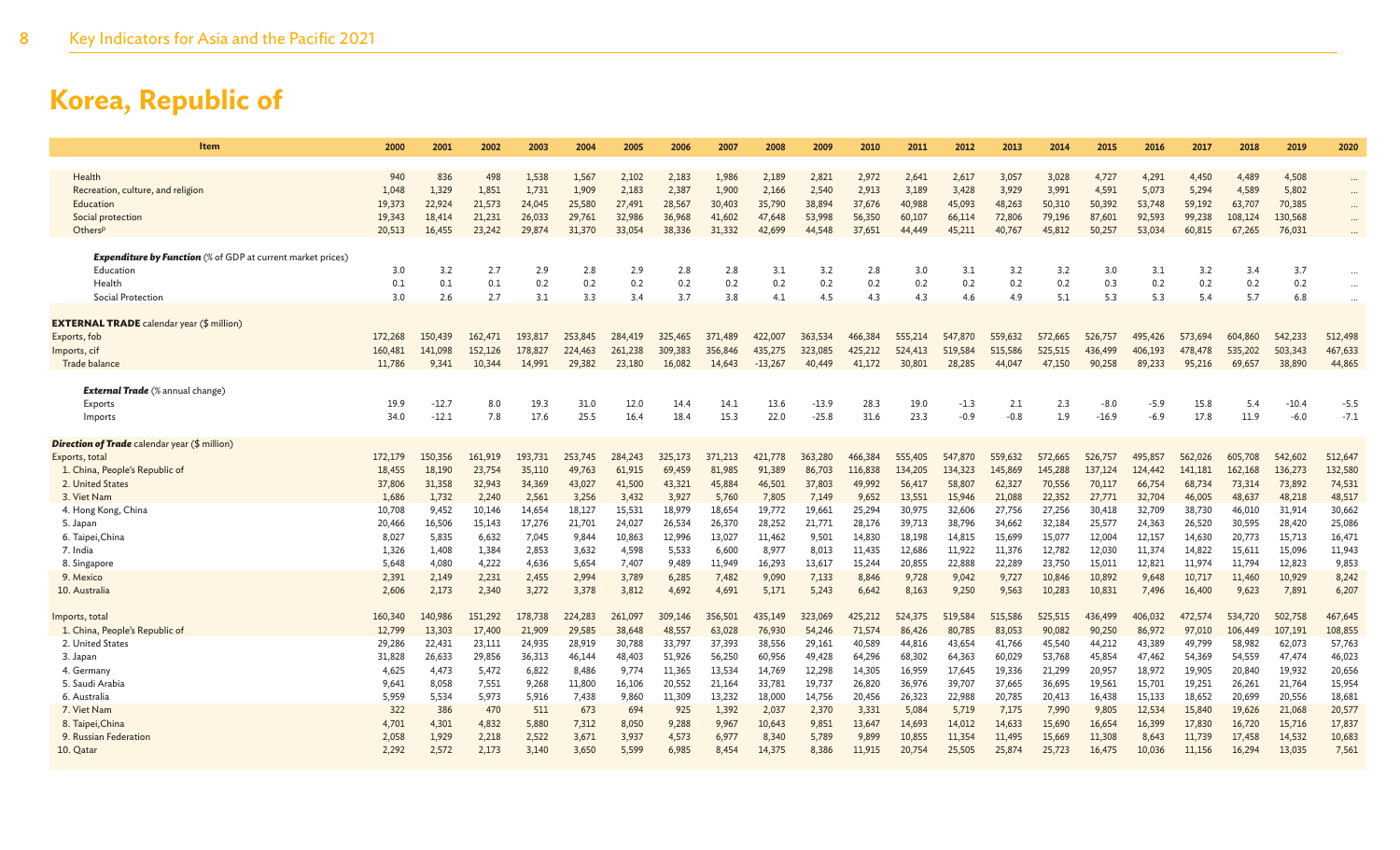| Item                                                               | 2000       | 2001       | 2002       | 2003       | 2004       | 2005         | 2006       | 2007       | 2008       | 2009       | 2010       | 2011       | 2012       | 2013         | 2014       | 2015       | 2016       | 2017       | 2018       | 2019        | 2020         |
|--------------------------------------------------------------------|------------|------------|------------|------------|------------|--------------|------------|------------|------------|------------|------------|------------|------------|--------------|------------|------------|------------|------------|------------|-------------|--------------|
| <b>BALANCE OF PAYMENTS</b> <sup>q</sup> calendar year (\$ million) |            |            |            |            |            |              |            |            |            |            |            |            |            |              |            |            |            |            |            |             |              |
| Current account                                                    | 10,181     | 2,165      | 4,066      | 11,308     | 29,290     | 12,209       | 2,095      | 10,473     | 1,753      | 33,088     | 27,951     | 16,638     | 48,791     | 77,259       | 83,030     | 105,119    | 97,924     | 75,231     | 77,467     | 59,676      | 75,276       |
| Balance on goods                                                   | 15,393     | 9,407      | 14,414     | 22,138     | 39,173     | 32,493       | 24,515     | 32,436     | 11.746     | 48,056     | 47,932     | 28,014     | 48,589     | 80,259       | 86,145     | 120.275    | 116,462    | 113,593    | 110,087    | 79,812      | 81,945       |
| Exports                                                            | 169,524    | 146,420    | 160,956    | 194,912    | 256,054    | 285,262      | 329,111    | 382,803    | 432,910    | 363,931    | 463,835    | 587,213    | 603,665    | 618,393      | 613,397    | 543,083    | 511,926    | 580,310    | 626,267    | 556,668     | 516,604      |
| Imports                                                            | 154,131    | 137,013    | 146,542    | 172,774    | 216,881    | 252,770      | 304.596    | 350,367    | 421.164    | 315,876    | 415,902    | 559,199    | 555,076    | 538,134      | 527.252    | 422,808    | 395,464    | 466,717    | 516,180    | 476,856     | 434,659      |
| <b>Balance on services</b>                                         | $-846$     | $-2,266$   | $-5,826$   | $-4,845$   | $-5,050$   | $-8,984$     | $-13,040$  | $-13,040$  | $-6,311$   | $-9,338$   | $-13,973$  | $-12,057$  | $-5.058$   | $-6,329$     | $-3,290$   | $-14,626$  | $-17,338$  | $-36,734$  | $-29,369$  | $-26,845$   | $-16,190$    |
| Credit                                                             | 32,556     | 30,777     | 31.023     | 35,761     | 45,285     | 50.538       | 57.012     | 71,413     | 91,045     | 72.541     | 82,949     | 90,560     | 103.134    | 103,324      | 111.902    | 97.499     | 94,809     | 89,701     | 103,678    | 103,839     | 90,106       |
| Debit                                                              | 33,402     | 33,043     | 36,849     | 40,606     | 50,335     | 59,522       | 70,052     | 84,453     | 97,356     | 81,879     | 96,922     | 102,616    | 108,192    | 109,653      | 115,192    | 112,124    | 112,148    | 126,435    | 133,047    | 130,684     | 106,296      |
| Balance on primary income                                          | $-4,152$   | $-3,714$   | $-2,407$   | $-2,820$   | $-1,794$   | $-8,041$     | $-4,998$   | $-4,537$   | $-2,416$   | $-3,436$   | $-693$     | 5,396      | 10,733     | 7,518        | 5,159      | 4,455      | 4,567      | 5,337      | 4,902      | 12,856      | 12,050       |
| Credit                                                             | 7,037      | 7,278      | 7,300      | 7,692      | 10,781     | 11,467       | 14.710     | 20,118     | 20,808     | 14,711     | 21,976     | 26,666     | 29,153     | 28,982       | 28,233     | 25,102     | 26,473     | 29,472     | 34,822     | 41,372      | 35,400       |
| Debit                                                              | 11,189     | 10,992     | 9,707      | 10,512     | 12,575     | 19,508       | 19,708     | 24,655     | 23,224     | 18,147     | 22,669     | 21,270     | 18,420     | 21,464       | 23,073     | 20,647     | 21,906     | 24,135     | 29,920     | 28,516      | 23,349       |
| Balance on secondary income                                        | $-214$     | $-1,261$   | $-2,114$   | $-3,165$   | $-3,038$   | $-3.258$     | $-4.382$   | $-4,387$   | $-1.267$   | $-2,195$   | $-5,317$   | $-4.716$   | $-5.474$   | $-4.189$     | $-4,985$   | $-4.985$   | $-5,767$   | $-6.965$   | $-8,153$   | $-6,147$    | $-2,530$     |
| Credit                                                             | 4.441      | 4,476      | 5,325      | 5,862      | 6,162      | 6,252        | 6,065      | 6,609      | 9,275      | 7,902      | 7,050      | 8,432      | 8.558      | 8,779        | 8,874      | 8.844      | 8,743      | 9,707      | 9,477      | 10,428      | 10,593       |
| <b>Debit</b>                                                       | 4,655      | 5,738      | 7,439      | 9,026      | 9,200      | 9,510        | 10,447     | 10,997     | 10,542     | 10,097     | 12,366     | 13,148     | 14,032     | 12,968       | 13,859     | 13,830     | 14,509     | 16,672     | 17,630     | 16,575      | 13,123       |
| Capital account                                                    | 38         | $-64$      | $-9$       | -48        | 10         | $-1$         | $-69$      | 6          | 26         | $-70$      | $-63$      | $-112$     | $-42$      | $-27$        | -9         | $-60$      | $-46$      | $-27$      | 317        | $-169$      | $-339$       |
| Credit                                                             | 73         | -6         | 12         | 14         | 23         | 113          | 64         | 156        | 104        | 16         | 62         | 24         | 21         | 59           | 54         | 88         | 81         | 250        | 425        | 85          | 31           |
| Debit                                                              | 34         | 70         | 21         | 62         | 13         | 114          | 133        | 151        | 77         | 85         | 125        | 136        | 62         | 86           | 63         | 149        | 127        | 276        | 108        | 254         | 370          |
| Financial account                                                  | $-14,245$  | 713        | $-6,240$   | $-9,169$   | $-4,651$   | $-1,337$     | $-10,147$  | 1,998      | 49,951     | $-41,486$  | $-5,450$   | 8,968      | 35,205     | 62,243       | 68,622     | 90,905     | 92,310     | 80,159     | 58,978     | 57,561      | 59,724       |
| Direct investment                                                  | $-6,667$   | $-3,779$   | $-2,038$   | $-1,991$   | $-6,099$   | $-5,313$     | 3,401      | 13,004     | 8,349      | 8,379      | 18,724     | 19,875     | 21,103     | 15,551       | 18,725     | 19,583     | 17,785     | 16,157     | 26,038     | 25,605      | 23,256       |
| Portfolio investment                                               | $-12,177$  | $-6,706$   | $-346$     | $-17,287$  | $-6,599$   | 3,518        | 23,386     | 27,078     | 2,421      | $-51,188$  | $-42,365$  | $-13,143$  | $-6,748$   | 9,345        | 30,609     | 49,530     | 66,970     | 57,853     | 47,421     | 42,377      | 41,494       |
| <b>Financial derivatives</b>                                       | 179        | 123        | $-362$     | $-619$     | $-2,020$   | $-1.790$     | $-484$     | $-5,445$   | 14.369     | 4,912      | $-829$     | 1,031      | $-2,628$   | $-4,410$     | $-3,827$   | 1,791      | $-3,440$   | $-8,253$   | $-1,502$   | 6,233       | 4,215        |
| Other investment                                                   | 4.419      | 11,075     | $-3,493$   | 10,729     | 10,067     | 2,248        | $-36,449$  | $-32,640$  | 24,811     | $-3,589$   | 19,019     | 1,204      | 23,478     | 41,758       | 23,115     | 20,001     | 10,995     | 14,403     | $-12,978$  | $-16,654$   | $-9,241$     |
| Net errors and omissions                                           | $-693$     | 6,188      | 1,503      | 5,421      | 4,760      | 6,261        | 9,940      | 6,648      | $-8,274$   | $-5,837$   | $-6,367$   | 6,394      | $-360$     | 1,307        | 3,487      | $-2,101$   | 2,048      | 9,312      | $-1,310$   | $-480$      | 2,180        |
| Overall balance                                                    | 23,771     | 7,576      | 11,799     | 25,849     | 38,711     | 19,806       | 22,113     | 15,128     | -56,446    | 68,666     | 26,971     | 13,953     | 13,185     | 16,296       | 17,886     | 12,053     | 7,615      | 4,357      | 17,496     | 1,466       | 17,392       |
| Reserves and related items                                         | $-23,771$  | $-7.576$   | $-11.799$  | $-25.849$  | -38.711    | $-19,806$    | $-22.113$  | $-15.128$  | 56,446     | -68.666    | $-26,971$  | $-13.953$  | $-13.185$  | $-16,296$    | $-17,886$  | $-12.053$  | $-7.615$   | $-4,357$   | $-17.496$  | $-1,466$    | $-17,392$    |
| International investment position                                  | $-36,455$  | $-57,708$  | $-61,084$  | $-63,021$  | $-60,218$  | $-143,872$   | $-156,707$ | 188,934    | $-70,246$  | $-100.688$ | $-132,653$ | $-82,191$  | $-97,686$  | $-40,365$    | 80,921     | 204.461    | 281,098    | 261,698    | 436,162    | 500,946     | 441,444      |
|                                                                    |            |            |            |            |            |              |            |            |            |            |            |            |            |              |            |            |            |            |            |             |              |
| <b>Balance of Payments</b> (% of GDP at current market prices)     |            | 26.7       | 25.7       |            | 32.3       |              |            | 32.6       |            |            |            |            |            |              |            |            |            |            |            | 33.7        |              |
| Exports                                                            | 29.4       |            |            | 27.7       |            | 30.5<br>27.0 | 31.3       | 29.9       | 41.3       | 38.6       | 40.6       | 46.9       | 47.2       | 45.1<br>39.3 | 41.3       | 37.0       | 34.1       | 35.8       | 36.3       |             | 31.5<br>26.5 |
| Imports                                                            | 26.7       | 25.0       | 23.4       | 24.6       | 27.4       | 3.5          | 28.9       |            | 40.1       | 33.5       | 36.4       | 44.6       | 43.4       |              | 35.5       | 28.8       | 26.4       | 28.8       | 29.9       | 28.9<br>4.8 | 5.0          |
| Balance on goods<br>Current account balance                        | 2.7<br>1.8 | 1.7<br>0.4 | 2.3<br>0.6 | 3.2<br>1.6 | 4.9<br>3.7 | 1.3          | 2.3<br>0.2 | 2.8<br>0.9 | 1.1<br>0.2 | 5.1<br>3.5 | 4.2<br>2.4 | 2.2<br>1.3 | 3.8<br>3.8 | 5.9<br>5.6   | 5.8<br>5.6 | 8.2<br>7.2 | 7.8<br>6.5 | 7.0<br>4.6 | 6.4<br>4.5 | 3.6         | 4.6          |
| Overall balance                                                    | 4.1        | 1.4        | 1.9        | 3.7        | 4.9        | 2.1          | 2.1        | 1.3        | $-5.4$     | 7.3        | 2.4        | 1.1        | 1.0        | 1.2          | 1.2        | 0.8        | 0.5        | 0.3        | 1.0        | 0.1         | 1.1          |
|                                                                    |            |            |            |            |            |              |            |            |            |            |            |            |            |              |            |            |            |            |            |             |              |
| <b>INTERNATIONAL RESERVES</b> as of end of period (\$ million)     |            |            |            |            |            |              |            |            |            |            |            |            |            |              |            |            |            |            |            |             |              |
| Total                                                              | 96,198     | 102,822    | 121.414    | 155,355    | 199,069    | 210.391      | 238,957    | 262,224    | 201.220    | 270,012    | 291.571    | 306,422    | 326,968    | 346,444      | 363,580    | 367,944    | 371,103    | 389,248    | 403,575    | 408,500     | 441,907      |
| Gold, national valuation                                           | 67.6       | 68.3       | 69.2       | 70.9       | 72.3       | 73.6         | 74.2       | 74.3       | 75.7       | 79.0       | 79.6       | 2,166.6    | 3,761.4    | 4,794.5      | 4.794.7    | 4,794.8    | 4.794.8    | 4.794.8    | 4,794.8    | 4,794.8     | 4,794.8      |
| Foreign exchange                                                   | 95,855.1   | 102,487.5  | 120,811.4  | 54,508.8   | 198,175.3  | 209,967.7    | 238,387.9  | 261,770.7  | 200,479.1  | 265,202.3  | 286,926.4  | 298,232.9  | 316,897.7  | 335,647.5    | 353,600.5  | 358,513.8  | 361,701.4  | 379,476.6  | 393,332.5  | 397,876.1   | 430,117.2    |
| Reserve position in the IMF                                        | 271.8      | 262.4      | 522.0      | 754.       | 788.4      | 305.8        | 440.       | 310.8      | 579.8      | 985.2      | 1.024.8    | 2.564.3    | 2.783.7    | 2.512.3      | 1.903.1    | 1.396.8    | 1.719.5    | 1.594.2    | 2.021.2    | 2,476.2     | 3,624.6      |
| <b>SDRs</b>                                                        | 3.5        | 3.3        | 11.8       | 21.1       | 32.8       | 43.7         | 54.1       | 68.7       | 85.6       | 3.745.5    | 3.540.0    | 3,457.7    | 3.525.7    | 3.489.9      | 3.281.4    | 3.238.7    | 2,887.1    | 3.382.4    | 3.426.6    | 3,352.4     | 3,370.7      |
|                                                                    |            |            |            |            |            |              |            |            |            |            |            |            |            |              |            |            |            |            |            |             |              |
| <b>EXCHANGE RATES (W-\$)</b>                                       |            |            |            |            |            |              |            |            |            |            |            |            |            |              |            |            |            |            |            |             |              |
| End of period                                                      | 1.259.7    | 1.326.1    | 1.200.4    | 1,197.8    | 1,043.8    | 1,013.0      | 929.6      | 938.2      | 1.257.5    | 1.167.6    | 1,138.9    | 1,153.3    | 1.071.1    | 1,055.3      | 1.099.2    | 1.172.0    | 1,208.5    | 1.071.4    | 1,118.1    | 1,157.8     | 1,088.0      |
| Average of period                                                  | 1,130.4    | 1,290.8    | 1,251.6    | 1,191.6    | 1,146.2    | 1,024.3      | 955.3      | 929.4      | 1,100.1    | 1,277.2    | 1,156.5    | 1,108.2    | 1,126.8    | 1,095.0      | 1,052.8    | 1,131.0    | 1,160.8    | 1,131.0    | 1,100.2    | 1,165.4     | 1,180.3      |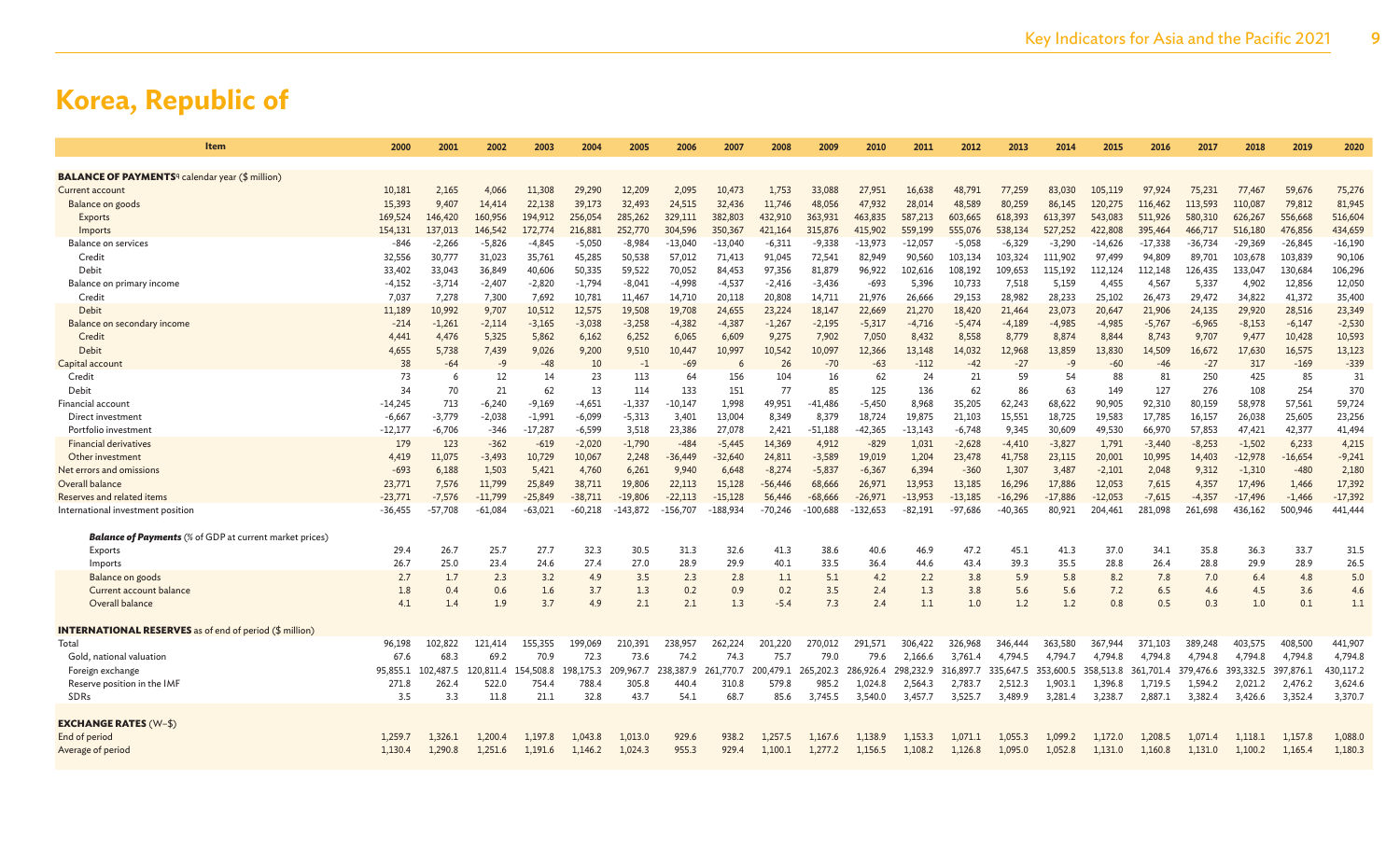| <b>Item</b>                                                 | 2000     | 2001     | 2002    | 2003    | 2004    | 2005    | 2006    | 2007    | 2008    | 2009    | 2010    | 2011    | 2012    | 2013    | 2014    | 2015    | 2016    | 2017    | 2018    | 2019    | 2020    |
|-------------------------------------------------------------|----------|----------|---------|---------|---------|---------|---------|---------|---------|---------|---------|---------|---------|---------|---------|---------|---------|---------|---------|---------|---------|
|                                                             |          |          |         |         |         |         |         |         |         |         |         |         |         |         |         |         |         |         |         |         |         |
| <b>EXTERNAL INDEBTEDNESS</b> as of end of year (\$ million) |          |          |         |         |         |         |         |         |         |         |         |         |         |         |         |         |         |         |         |         |         |
| Total debt outstanding and disbursed                        | 133,807  | 114,666  | 127.376 | 137.205 | 146.961 | 160,478 | 226,972 | 336,237 | 314.076 | 342,082 | 354,693 | 399,150 | 408,188 | 422,082 | 422,992 | 396,058 | 382,162 | 412,028 | 441,173 | 466,979 | 542,448 |
| Long-term debt <sup>r</sup>                                 | 91,609   | 80,927   | 84,429  | 90,706  | 94,115  | 95,385  | 111,322 | 173,043 | 167,243 | 196,214 | 219,740 | 260,612 | 281,396 | 312,204 | 308,37  | 291,745 | 277,354 | 296,063 | 315,552 | 332,482 | 384,958 |
| Public and publicly guaranteed                              | $\cdots$ | $\cdots$ |         |         |         |         |         |         |         |         |         |         |         |         |         |         |         |         |         |         |         |
| Private nonguaranteed                                       | $\cdots$ | $\cdots$ |         |         |         |         |         |         |         |         |         |         |         |         |         |         |         |         |         |         |         |
| Short-term debt                                             | 42.198   | 33,739   | 42,947  | 46,499  | 52,846  | 65,093  | 115,649 | 163,194 | 146,832 | 145,869 | 134,953 | 138,538 | 126,792 | 109,878 | 114,616 | 104,314 | 104,807 | 115,965 | 125,621 | 134,497 | 157,490 |
| Use of IMF credit                                           |          |          |         |         |         |         |         |         |         |         |         |         |         |         |         |         |         |         |         |         |         |
| External debt (% of GNI) <sup>s</sup>                       | 23.4     | 21.1     | 20.4    | 19.6    | 18.5    | 17.3    | 21.6    | 28.7    | 30.0    | 36.3    | 31.0    | 31.6    | 31.6    | 30.6    | 28.4    | 26.9    | 25.4    | 25.3    | 25.5    | 28.0    | 32.9    |
| Total long-term debt (% of total debt)                      | 68.5     | 70.6     | 66.3    | 66.1    | 64.0    | 59.4    | 49.0    | 51.5    | 53.2    | 57.4    | 62.0    | 65.3    | 68.9    | 74.0    | 72.9    | 73.7    | 72.6    | 71.9    | 71.5    | 71.2    | 71.0    |
| Short-term debt (% of total debt)                           | 31.5     | 29.4     | 33.7    | 33.9    | 36.0    | 40.6    | 51.0    | 48.5    | 46.8    | 42.6    | 38.0    | 34.7    | 31.1    | 26.0    | 27.1    | 26.3    | 27.4    | 28.1    | 28.5    | 28.8    | 29.0    |
| Debt service (% of exports of goods and services)           |          |          |         |         |         |         |         |         |         |         |         |         |         |         |         |         |         |         |         |         |         |
|                                                             |          |          |         |         |         |         |         |         |         |         |         |         |         |         |         |         |         |         |         |         |         |

... = data not available; - = magnitude equals zero; 0 or (-/+) 0.0 = magnitude is less than half of unit employed; \$ = United States dollars; cif = cost, insurance, and freight; fob = free on board; GDP = gross domestic p GWh = gigawatt hour; GNI = gross national income; IMF = International Monetary Fund; km<sup>2</sup> = square kilometer; L = liter; m<sup>3</sup> = cubic meter; NPISHs = nonprofit institutions serving households; SDRs = special drawing right

#### a Refers to time-related underemployment.

- b Aggregates for GDP were revised as a result of the implementation of the System of National Accounts 2008 and updating of the reference period to 2015.
- c Includes trading gains or losses and net factor income from abroad.
- d Growth rates are not available due to additivity issues when calculating at chained prices.
- e Refers to crude oil and petroleum products. Original values measured in barrels were converted using 1 barrel = 0.131 metric ton.
- f Refers to unleaded gasoline prices.
- g The monetary aggregates were redefined in line with the IMF's most recent Monetary and Financial Statistics Manual (2000).
- h Comprises demand deposits, savings deposits with transferability, and money market funds (MMFs). Corporate MMFs were excluded from November 2005 because, from November 2005,
- corporate MMFs are subject to redemption the next business day. Individual MMFs were also excluded from March 2007 because, from March 2007, individual MMFs are subject to redemption and deposit the next business day. i For 2001 onward, data strictly adhere to the IMF's Monetary and Financial Statistics Manual (2000).
- 
- Includes deposits and securities excluded from money supply (M2), loans, financial derivatives, and other (net) items, shares and other equity, and consolidation (net) adjustment.
- k Refers to depository corporations. Comprises commercial banks, specialized banks, the Export–Import Bank of Korea, merchant banking corporations, investment trust companies, trust accounts of banks, mutual savings banks,
- mutual credits, community credit cooperatives, credit unions, and postal savings.
- l Includes time deposits and installment savings deposits with maturities of less than 2 years.
- m Refers to other deposits included in the national definition of broad money, other than time and savings deposits with maturity of less than 2 years. Also includes marketable instruments, yield-based dividend instruments
- n Weighted averages of interest rates on newly extended time and savings deposits of commercial and specialized banks.
- o Weighted averages of interest rates on newly extended loans and discounts of commercial and specialized banks.
- p "Others" includes public debt transactions, transactions to other levels of national government, and others.
- q Data have been compiled in accordance with the IMF's Balance of Payments and International Investment Position Manual (sixth edition).
- r Includes debt securities, loans, currency and deposits, trade credits and advances, other debt liabilities, and special drawing rights.
- s GNI was converted into United States dollars using the average of period exchange rate from the IMF.

#### **Sources:**

| Population                               | Statistics Korea (KOSTAT). Official communication, 23 March 2021; past communication.                                                       |
|------------------------------------------|---------------------------------------------------------------------------------------------------------------------------------------------|
| Urban population (% of total population) | United Nations. World Urbanization Prospects 2018. https://population.un.org/wup/Download/ (accessed 12 May 2021).                          |
| Labor Force                              | KOSTAT. Official communication, 23 March 2021; past communication.                                                                          |
| <b>National Accounts</b>                 | Bank of Korea (BOK). Official communication, 30 July 2021, past communication; http://ecos.bok.or.kr/Elndex_en.jsp (accessed 30 July 2021). |
| <b>Production Indexes</b>                |                                                                                                                                             |